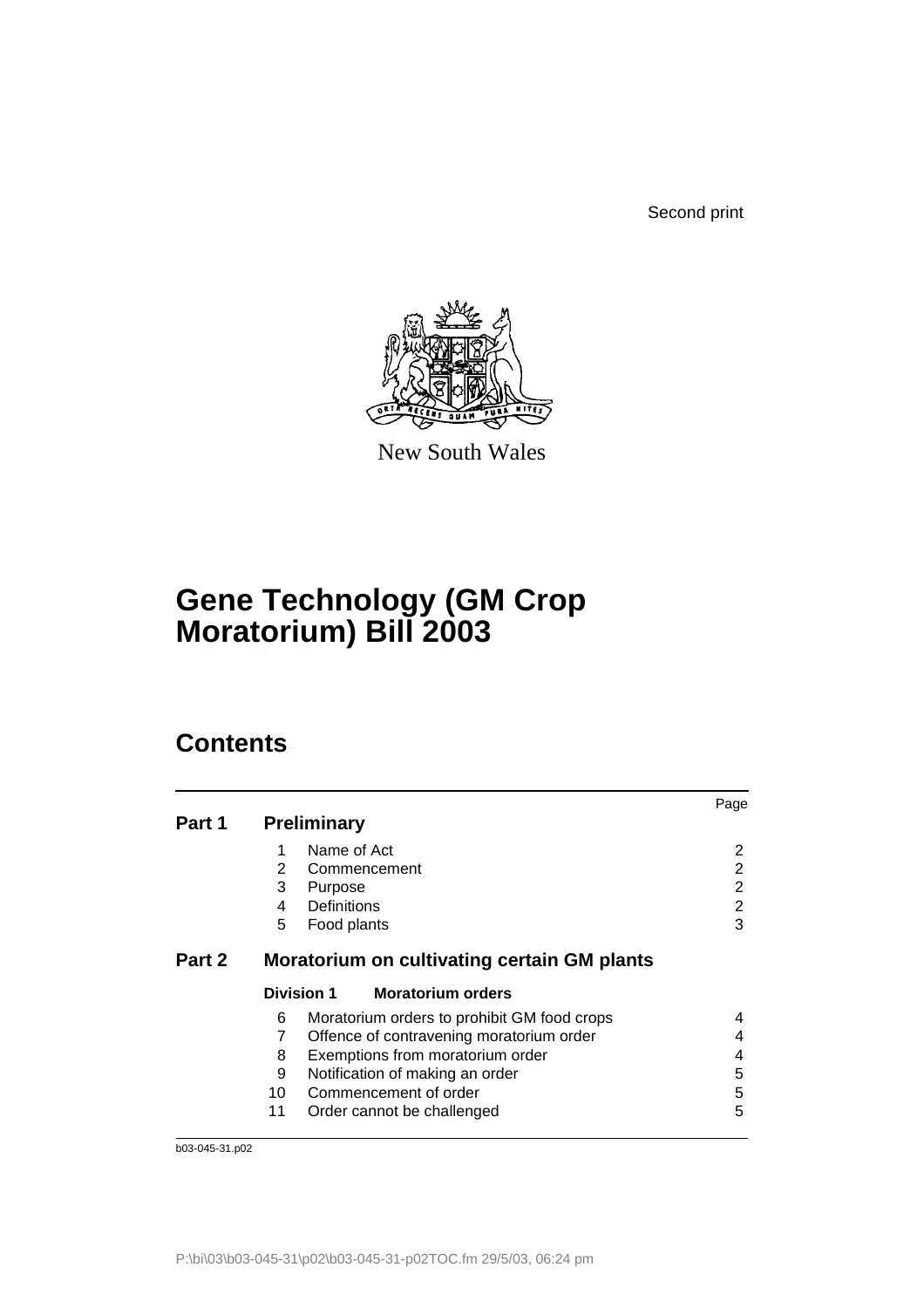**Contents** 

|                   |                                                                |                                            |                                                                                                                                                                                                                                                                                                                                                                                          | Page                                                           |
|-------------------|----------------------------------------------------------------|--------------------------------------------|------------------------------------------------------------------------------------------------------------------------------------------------------------------------------------------------------------------------------------------------------------------------------------------------------------------------------------------------------------------------------------------|----------------------------------------------------------------|
|                   | 12<br>13                                                       |                                            | Director-General to keep register of orders<br><b>Advisory Council</b>                                                                                                                                                                                                                                                                                                                   | 5<br>6                                                         |
|                   |                                                                | <b>Division 2</b>                          | <b>Enforcement of moratorium orders</b>                                                                                                                                                                                                                                                                                                                                                  |                                                                |
|                   | 14<br>15<br>16<br>17<br>18<br>19                               | modified                                   | Minister's directions<br>Offence-failure to comply with Minister's direction<br>Costs of complying with Minister's direction<br>Appeal to Supreme Court<br>Direction cannot be challenged<br>Certificate is conclusive proof that plant is genetically                                                                                                                                   | 7<br>8<br>8<br>9<br>10<br>10                                   |
|                   |                                                                | <b>Division 3</b>                          | <b>Other offences</b>                                                                                                                                                                                                                                                                                                                                                                    |                                                                |
|                   | 20                                                             |                                            | Offence-disposal of offending plants                                                                                                                                                                                                                                                                                                                                                     | 10                                                             |
|                   | 21                                                             | order                                      | Offence-failure to report contravention of moratorium                                                                                                                                                                                                                                                                                                                                    | 11                                                             |
| Part <sub>3</sub> |                                                                | <b>Enforcement</b>                         |                                                                                                                                                                                                                                                                                                                                                                                          |                                                                |
|                   | 22<br>23<br>24<br>25<br>26<br>27<br>28<br>29<br>30<br>31<br>32 |                                            | Appointment of inspectors<br>Powers of inspectors<br>Provisions relating to exercise of powers<br>Requirement to provide information and records<br>Power of inspectors to require answers<br>Power to demand name and address<br>Limitation on self-incrimination<br>Search warrants<br>Offences-enforcement<br>Disposal of seized items<br>Injunctions to prevent contravention of Act | 13<br>13<br>15<br>15<br>16<br>16<br>16<br>17<br>17<br>18<br>19 |
| Part 4            |                                                                | <b>Miscellaneous</b>                       |                                                                                                                                                                                                                                                                                                                                                                                          |                                                                |
|                   | 33<br>34<br>35<br>36<br>37<br>38<br>39<br>40<br>41<br>42<br>43 | Delegation<br>Regulations<br>Expiry of Act | No compensation payable<br>Summary proceedings for offences<br>Penalty notices for certain offences<br>Onus of proof concerning reasonable excuse<br>Offences by corporations<br>Describing plants<br>Savings, transitional and other provisions<br>Amendment of Acts                                                                                                                    | 20<br>20<br>20<br>21<br>21<br>22<br>22<br>22<br>22<br>22<br>23 |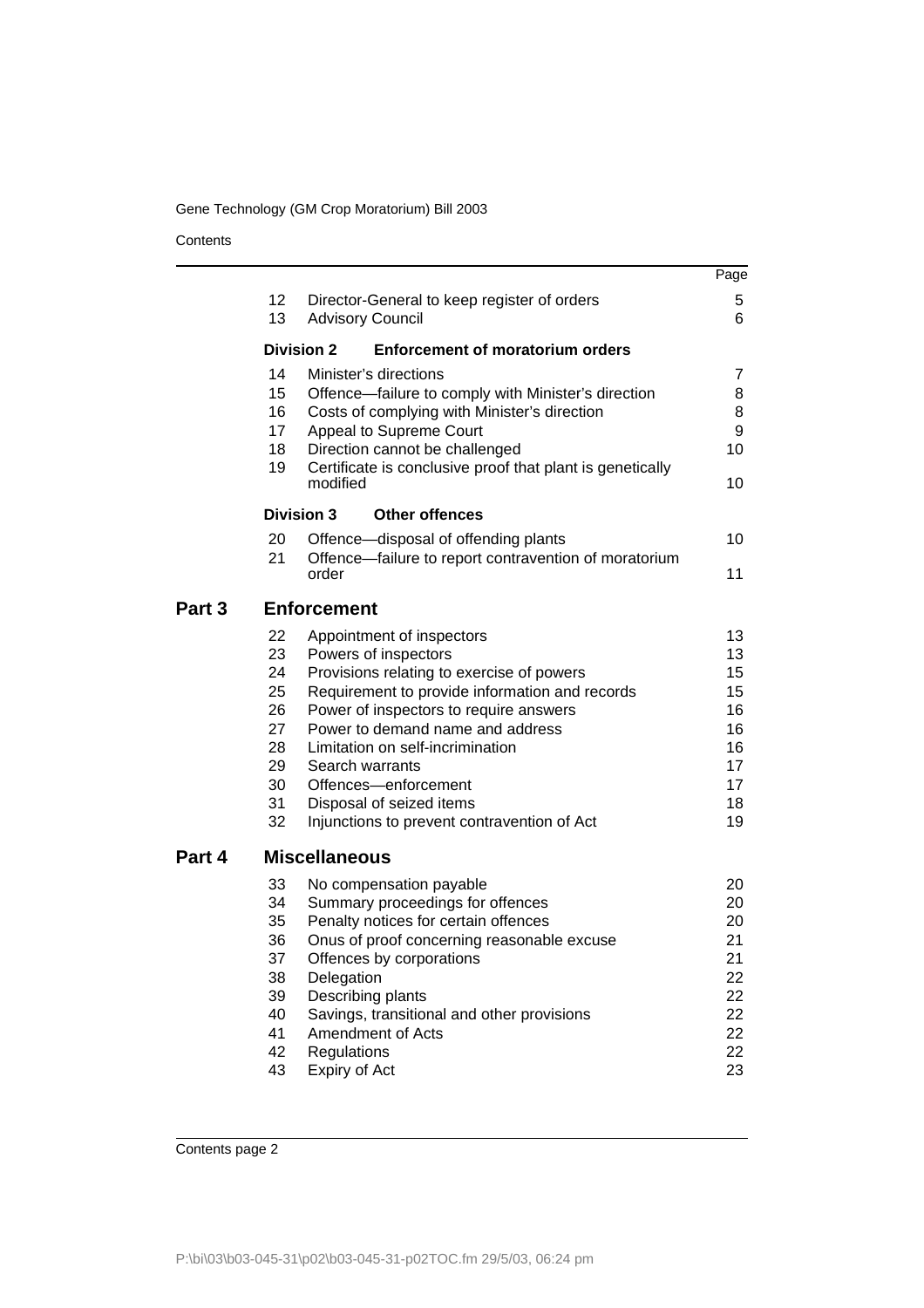**Contents** 

|                  |                                            | Page |
|------------------|--------------------------------------------|------|
| <b>Schedules</b> |                                            |      |
|                  | Savings, transitional and other provisions | 24   |
|                  | Amendment of Acts                          | 25   |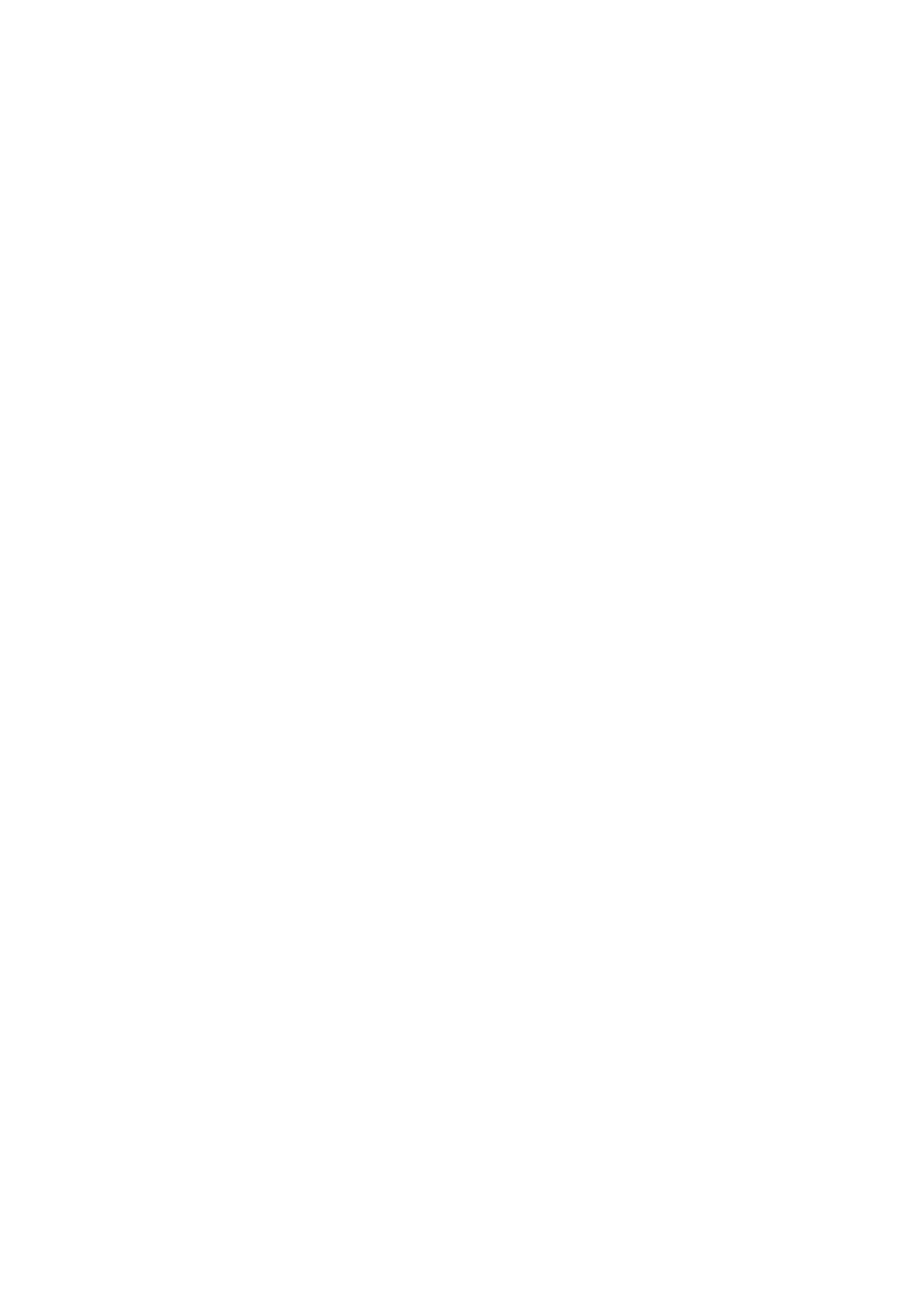*This PUBLIC BILL, originated in the LEGISLATIVE COUNCIL and, having this day passed, is now ready for presentation to the LEGISLATIVE ASSEMBLY for its concurrence.*

*Legislative Council*

*Clerk of the Parliaments.*



New South Wales

# **Gene Technology (GM Crop Moratorium) Bill 2003**

Act No , 2003

An Act to enable a moratorium to be imposed on the cultivation of certain genetically modified plants; and for other purposes.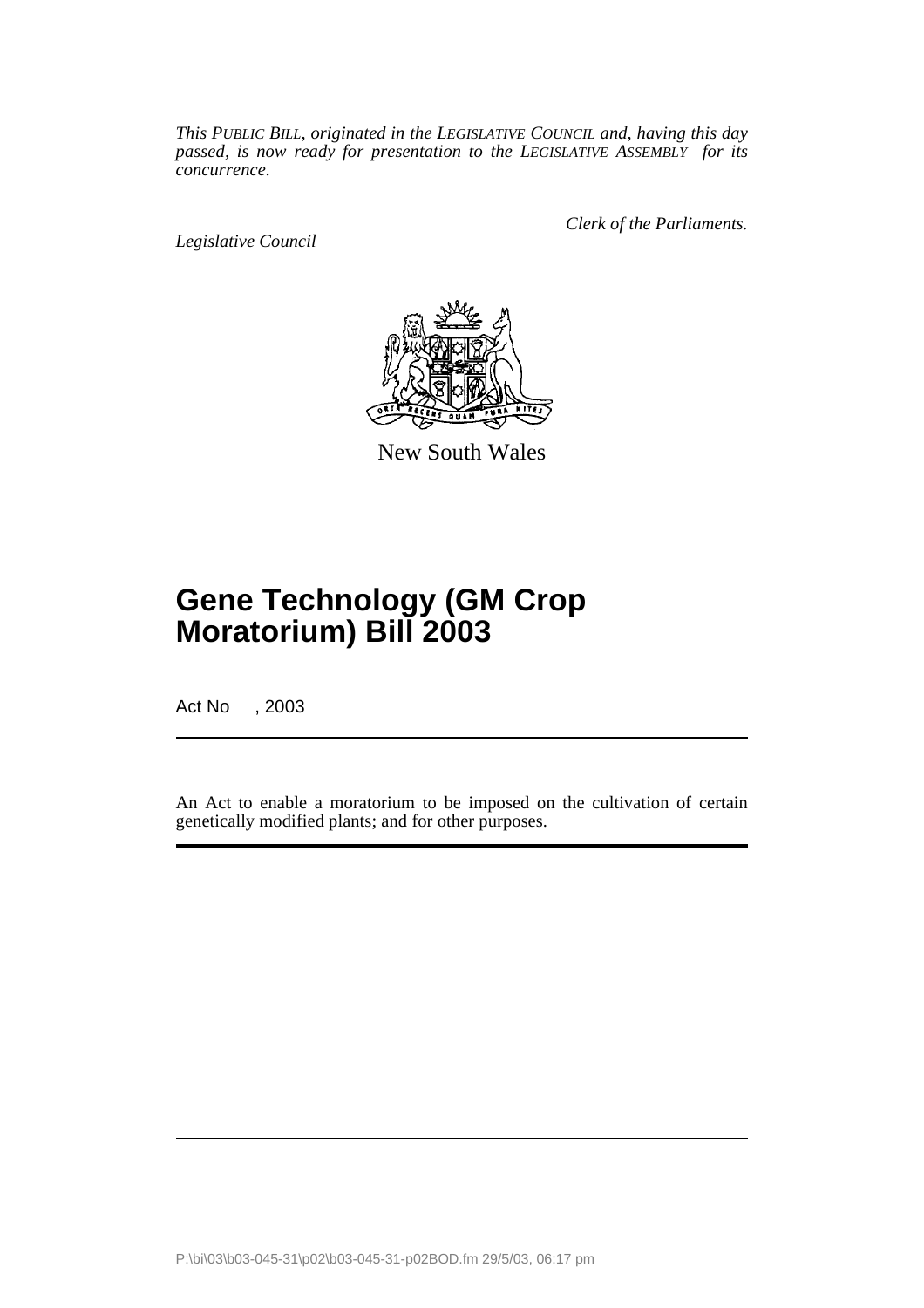| Gene Technology (GM Crop Moratorium) Bill 2003<br>Clause 1 |
|------------------------------------------------------------|
|------------------------------------------------------------|

Part 1 Preliminary

<span id="page-5-4"></span><span id="page-5-3"></span><span id="page-5-2"></span><span id="page-5-1"></span><span id="page-5-0"></span>

| The Legislature of New South Wales enacts: |                              |                                                                                                                                                                                                                                  |                      |  |
|--------------------------------------------|------------------------------|----------------------------------------------------------------------------------------------------------------------------------------------------------------------------------------------------------------------------------|----------------------|--|
|                                            | Part 1<br><b>Preliminary</b> |                                                                                                                                                                                                                                  |                      |  |
| 1                                          |                              | <b>Name of Act</b>                                                                                                                                                                                                               | 3                    |  |
|                                            |                              | This Act is the Gene Technology (GM Crop Moratorium) Act 2003.                                                                                                                                                                   | 4                    |  |
| $\mathbf{2}$                               |                              | <b>Commencement</b>                                                                                                                                                                                                              | 5                    |  |
|                                            | (1)                          | This Act commences on the date of assent, except as provided by<br>subsection $(2)$ .                                                                                                                                            | 6<br>7               |  |
|                                            | (2)                          | Schedule 2.1 and 2.3 commence on the commencement of Division<br>4 of Part 5 of the Law Enforcement (Powers and Responsibilities)<br>Act 2002.                                                                                   | 8<br>9<br>10         |  |
| 3                                          |                              | <b>Purpose</b>                                                                                                                                                                                                                   | 11                   |  |
|                                            |                              | The purpose of this Act is to recognise and designate New South<br>Wales as an area in which certain genetically modified plants may<br>not be cultivated, in order to preserve the identity of one or both of<br>the following: | 12<br>13<br>14<br>15 |  |
|                                            |                              | GM crops,<br>(a)                                                                                                                                                                                                                 | 16                   |  |
|                                            |                              | non-GM crops,<br>(b)                                                                                                                                                                                                             | 17                   |  |
|                                            |                              | for marketing purposes.                                                                                                                                                                                                          | 18                   |  |
| 4                                          |                              | <b>Definitions</b>                                                                                                                                                                                                               | 19                   |  |
|                                            | (1)                          | In this Act:                                                                                                                                                                                                                     | 20                   |  |
|                                            |                              | Advisory Council means the New South Wales Agricultural<br>Advisory Council on Gene Technology established under this Act.                                                                                                       | 21<br>22             |  |
|                                            |                              | <i>cultivate</i> a plant, includes plant, tend, nurture or harvest the plant.                                                                                                                                                    | 23                   |  |
|                                            |                              | <b>Department</b> means the Department of Agriculture.                                                                                                                                                                           | 24                   |  |
|                                            |                              | director of a corporation means a person who is a director of the<br>corporation within the meaning of the Corporations Act 2001 of the<br>Commonwealth.                                                                         | 25<br>26<br>27       |  |
|                                            |                              | <b>Director-General</b> means the Director-General of the Department.                                                                                                                                                            | 28                   |  |
|                                            |                              | exemption order means an order in force under section 8.                                                                                                                                                                         | 29                   |  |
|                                            |                              | <i>exercise</i> a function includes perform a duty.                                                                                                                                                                              | 30                   |  |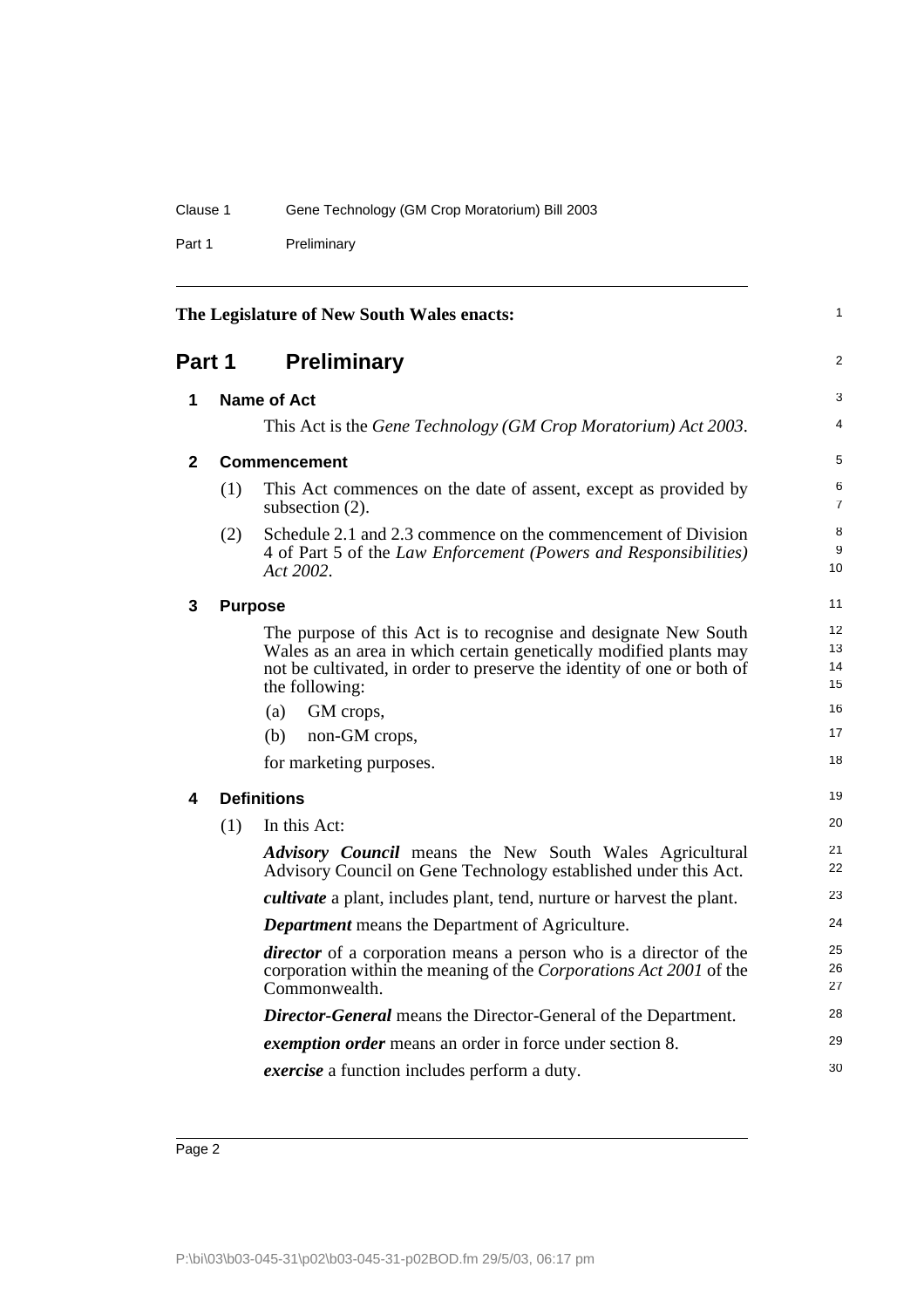| Gene Technology (GM Crop Moratorium) Bill 2003 | Clause 5 |
|------------------------------------------------|----------|
| Preliminary                                    | Part 1   |

<span id="page-6-0"></span>

|   |     | <i>food plant</i> has the meaning given by section 5.                                                                                                                                                                                                                              | 1                    |
|---|-----|------------------------------------------------------------------------------------------------------------------------------------------------------------------------------------------------------------------------------------------------------------------------------------|----------------------|
|   |     | <i>function</i> includes a power, authority or duty.                                                                                                                                                                                                                               | $\overline{c}$       |
|   |     | <b>gene technology</b> has the same meaning as in the Gene Technology<br>Act 2000 of the Commonwealth.                                                                                                                                                                             | 3<br>4               |
|   |     | <b>GM</b> food plant means a food plant that has been genetically<br>modified, that is, a food plant that:                                                                                                                                                                         | 5<br>6               |
|   |     | has been modified by gene technology, or<br>(a)                                                                                                                                                                                                                                    | 7                    |
|   |     | has inherited from another plant particular traits that occurred<br>(b)<br>in that other plant because of gene technology.                                                                                                                                                         | 8<br>9               |
|   |     | <i>inspector</i> means an inspector appointed under section 22.                                                                                                                                                                                                                    | 10                   |
|   |     | <i>moratorium order</i> means an order in force under section 6.                                                                                                                                                                                                                   | 11                   |
|   |     | <i>plant</i> includes the seed or any part of a plant whether living or dead<br>and whether attached to a plant or not.                                                                                                                                                            | 12<br>13             |
|   | (2) | Notes included in this Act do not form part of this Act.                                                                                                                                                                                                                           | 14                   |
| 5 |     | <b>Food plants</b>                                                                                                                                                                                                                                                                 | 15                   |
|   |     | For the purposes of this Act, a <i>food plant</i> is a species or variety of<br>plant that the Minister is satisfied is, when grown in New South<br>Wales, primarily grown to be used (whether or not after processing)<br>as, or as an ingredient of, food for human consumption. | 16<br>17<br>18<br>19 |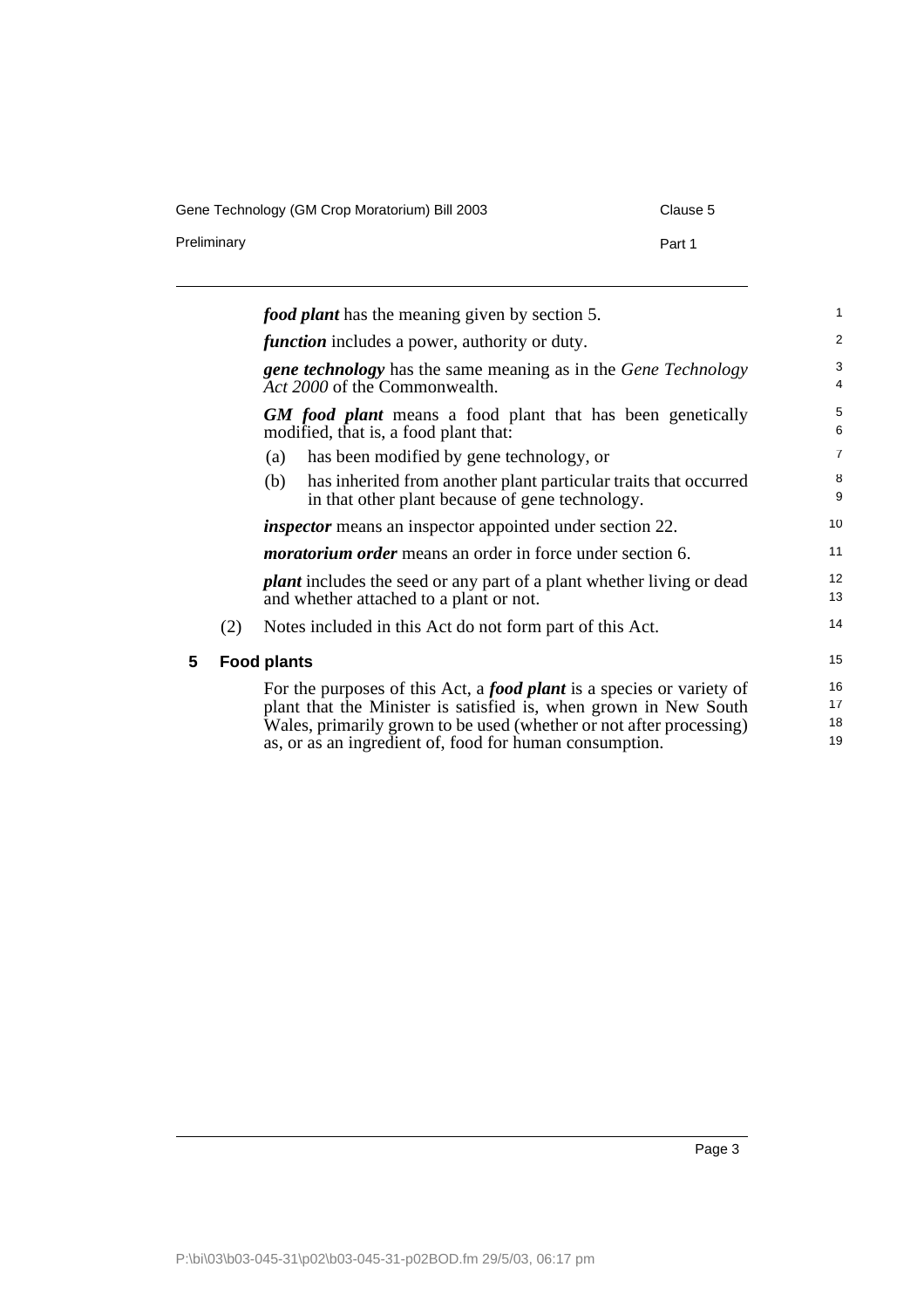Part 2 Moratorium on cultivating certain GM plants

# <span id="page-7-0"></span>**Part 2 Moratorium on cultivating certain GM plants**

1

2

## <span id="page-7-2"></span><span id="page-7-1"></span>**Division 1** Moratorium order

<span id="page-7-4"></span><span id="page-7-3"></span>

|   | IVISION 1 | <b>Moratorium orders</b>                                                                                                                                                                                                                    | z                    |
|---|-----------|---------------------------------------------------------------------------------------------------------------------------------------------------------------------------------------------------------------------------------------------|----------------------|
| 6 |           | Moratorium orders to prohibit GM food crops                                                                                                                                                                                                 | 3                    |
|   |           | The Minister may by order published in the Gazette (a <i>moratorium</i><br><i>order</i> ) prohibit the cultivation in New South Wales of a specified                                                                                        | 4<br>5               |
|   |           | GM food plant or class of GM food plants.<br>Note. Section 43 provides that the Act expires on 3 March 2006.                                                                                                                                | 6<br>$\overline{7}$  |
| 7 |           | Offence of contravening moratorium order                                                                                                                                                                                                    | 8                    |
|   |           | A person must not cultivate a GM food plant in contravention of a<br>moratorium order knowing, or being reckless as to whether, the<br>plant is a GM food plant.                                                                            | 9<br>10<br>11        |
|   |           | Maximum penalty: in the case of a corporation, 1,250 penalty units<br>or, in any other case, 500 penalty units or imprisonment for 2 years,<br>or both.                                                                                     | 12<br>13<br>14       |
| 8 |           | <b>Exemptions from moratorium order</b>                                                                                                                                                                                                     | 15                   |
|   | (1)       | The Minister may by order published in the Gazette (an <i>exemption</i><br><i>order</i> ) confer exemptions from the operation of a moratorium order.                                                                                       | 16<br>17             |
|   | (2)       | Before making an exemption order the Minister is to consult with<br>the Advisory Council and seek in writing its recommendation as to<br>whether the exemption order should be made.                                                        | 18<br>19<br>20       |
|   | (3)       | The Minister may make an exemption order without<br>a<br>recommendation if the Minister has given the Advisory Council at<br>least 28 days to provide its recommendation.                                                                   | 21<br>22<br>23       |
|   | (4)       | If the Minister makes an exemption order and the Advisory Council<br>recommended that the exemption order should not be made, the<br>Minister must provide written reasons to the Advisory Council for<br>not following its recommendation. | 24<br>25<br>26<br>27 |
|   | (5)       | The Minister is to make public any written reasons that the Minister<br>provides to the Advisory Council under subsection (4) and also the<br>recommendation to which those written reasons relate.                                         | 28<br>29<br>30       |
|   | (6)       | An exemption may be conferred so as to apply to a specified person<br>or class of persons or within a specified area or in any other<br>specified way. An exemption may be conferred subject to<br>conditions or unconditionally.           | 31<br>32<br>33<br>34 |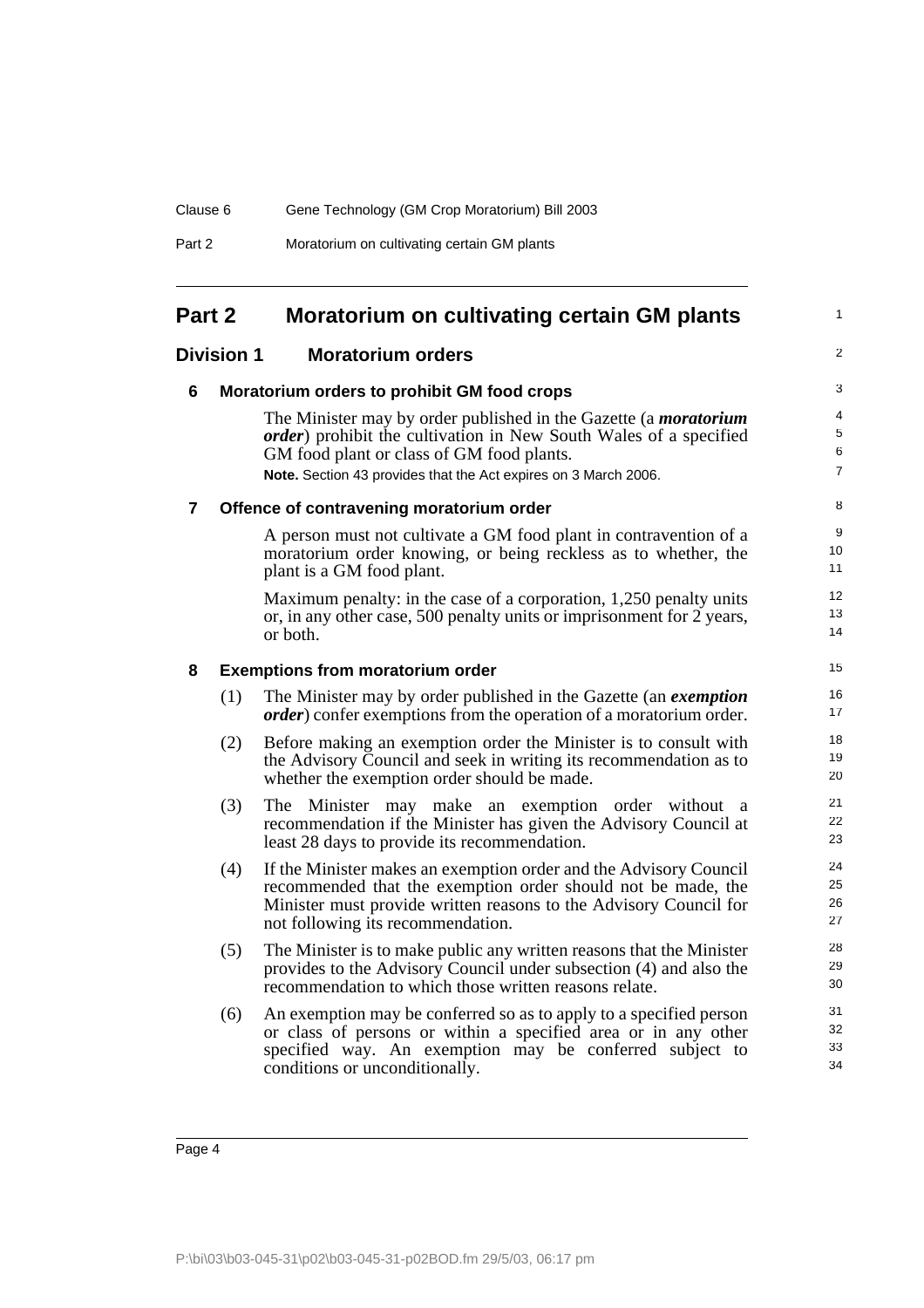| Gene Technology (GM Crop Moratorium) Bill 2003 | Clause 9 |
|------------------------------------------------|----------|
| Moratorium on cultivating certain GM plants    | Part 2   |

<span id="page-8-3"></span><span id="page-8-2"></span><span id="page-8-1"></span><span id="page-8-0"></span>

|                 | (7) | The cultivation of a GM food plant as permitted by an exemption<br>order is not prohibited by a moratorium order.                                                                                                          | 1<br>$\overline{\mathbf{c}}$ |
|-----------------|-----|----------------------------------------------------------------------------------------------------------------------------------------------------------------------------------------------------------------------------|------------------------------|
|                 | (8) | An exemption order can form part of a moratorium order or can be<br>a separate order.                                                                                                                                      | 3<br>4                       |
| 9               |     | Notification of making an order                                                                                                                                                                                            | 5                            |
|                 | (1) | As soon as practicable after making an order under this Division and<br>publishing it in the Gazette, the Minister must cause notice of the<br>order to be published:                                                      | 6<br>$\overline{7}$<br>8     |
|                 |     | in a newspaper circulating throughout the State, and<br>(a)                                                                                                                                                                | 9                            |
|                 |     | on the Department's web page on the Internet, and<br>(b)                                                                                                                                                                   | 10                           |
|                 |     | in the case of an exemption order that does not apply to the<br>(c)<br>whole State, in a newspaper circulating throughout the area in<br>which the exemption order is to apply.                                            | 11<br>12<br>13               |
|                 | (2) | Failure to comply with subsection (1) does not invalidate an order.                                                                                                                                                        | 14                           |
| 10              |     | <b>Commencement of order</b>                                                                                                                                                                                               | 15                           |
|                 |     | An order made under this Division takes effect on the day on which<br>it is published in the Gazette or on a later day specified in the order.                                                                             | 16<br>17                     |
| 11              |     | Order cannot be challenged                                                                                                                                                                                                 | 18                           |
|                 |     | An order made under this Division cannot be challenged, reviewed<br>or called into question in proceedings before any court or tribunal.                                                                                   | 19<br>20                     |
| 12 <sub>2</sub> |     | Director-General to keep register of orders                                                                                                                                                                                | 21                           |
|                 | (1) | The Director-General is to keep a register of the orders made under<br>this Division.                                                                                                                                      | 22<br>23                     |
|                 | (2) | The register is to contain such particulars of each order made under<br>this Division and is to be kept in such manner and form as the<br>Director-General may from time to time determine, subject to the<br>regulations. | 24<br>25<br>26<br>27         |
|                 | (3) | The Director-General is to cause the contents of the register to be<br>made available for inspection free of charge by the public at the<br>Department's head office and on the Department's website on the<br>Internet.   | 28<br>29<br>30<br>31         |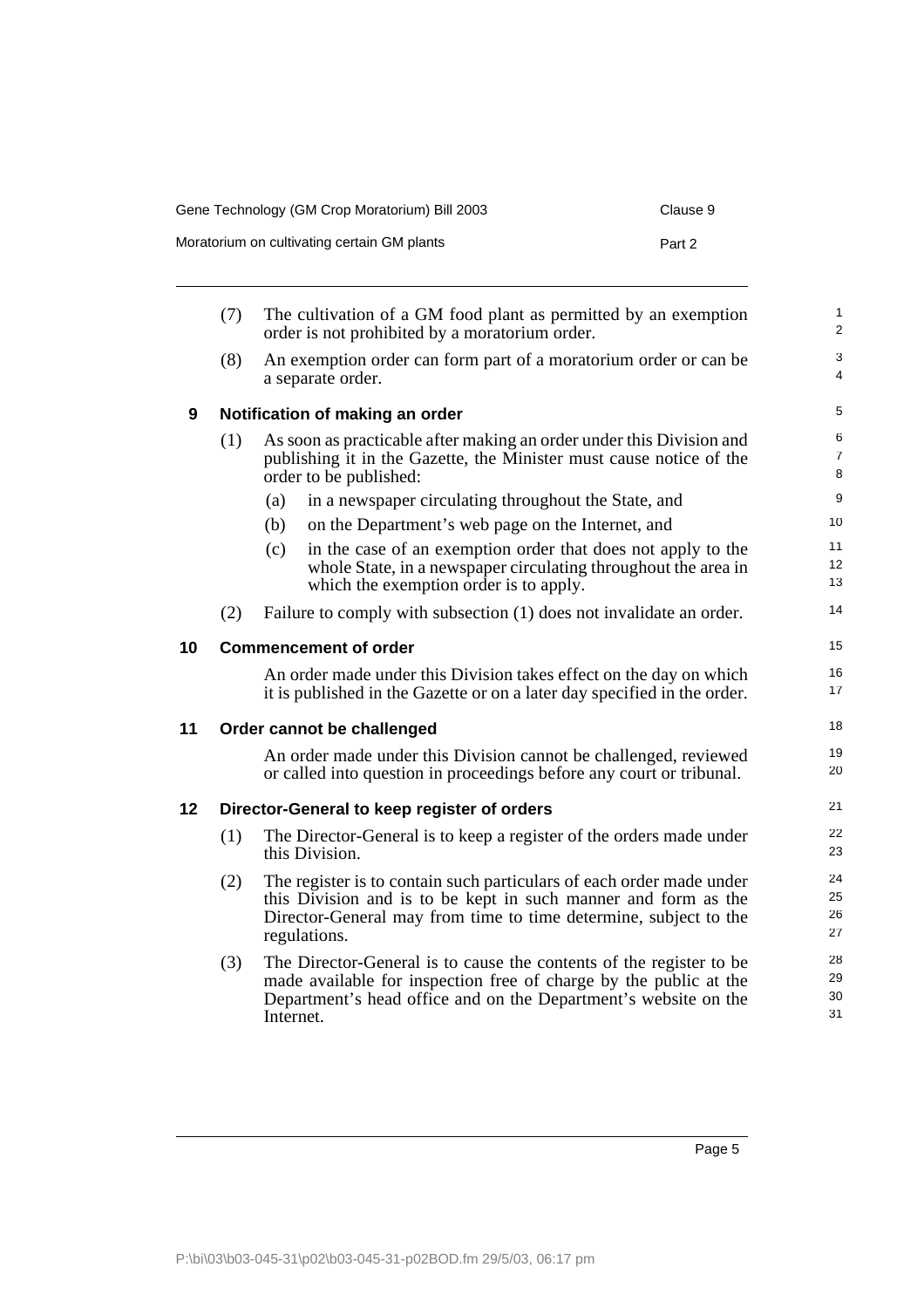| Moratorium on cultivating certain GM plants |
|---------------------------------------------|
|                                             |

### <span id="page-9-0"></span>**13 Advisory Council**

|     |                                                       | <b>Advisory Council</b>                                                                                                                                                                                                                                                                                  | $\mathbf{1}$               |  |  |
|-----|-------------------------------------------------------|----------------------------------------------------------------------------------------------------------------------------------------------------------------------------------------------------------------------------------------------------------------------------------------------------------|----------------------------|--|--|
| (1) |                                                       | There is established by this Act a New South Wales Agricultural<br>Advisory Council on Gene Technology, consisting of 10 members<br>appointed by the Minister.                                                                                                                                           | $\overline{2}$<br>3<br>4   |  |  |
| (2) | The members of the Advisory Council are:              |                                                                                                                                                                                                                                                                                                          |                            |  |  |
|     | (a)                                                   | a person appointed on the nomination of the Director-General<br>of the Department of Agriculture, and                                                                                                                                                                                                    | 6<br>$\overline{7}$        |  |  |
|     | (b)                                                   | a person appointed on the nomination of the NSW Farmers'<br>Association, and                                                                                                                                                                                                                             | 8<br>9                     |  |  |
|     | (c)                                                   | a person appointed on the nomination of the Network of<br>Concerned Farmers, and                                                                                                                                                                                                                         | 10<br>11                   |  |  |
|     | (d)                                                   | a person appointed on the nomination of the Nature<br>Conservation Council of NSW Incorporated, and                                                                                                                                                                                                      | 12 <sup>°</sup><br>13      |  |  |
|     | (e)                                                   | a person appointed on the nomination of Graincorp Limited,<br>and                                                                                                                                                                                                                                        | 14<br>15                   |  |  |
|     | (f)                                                   | a person appointed on the nomination of Australian Wheat<br>Board Pty Ltd, and                                                                                                                                                                                                                           | 16<br>17                   |  |  |
|     | (g)                                                   | a person appointed on the nomination of the Chief Executive<br>of the Commonwealth Scientific and Industrial Research<br>Organisation, and                                                                                                                                                               | 18<br>19<br>20             |  |  |
|     | (h)                                                   | a person appointed on the nomination of the Chair of Avcare<br>Limited, and                                                                                                                                                                                                                              | 21<br>22                   |  |  |
|     | (i)                                                   | a person appointed on the nomination of the Chair of the<br>Grains Research and Development Corporation, and                                                                                                                                                                                             | 23<br>24                   |  |  |
|     | (i)                                                   | a person appointed to be the independent chairperson of the<br>Advisory Council.                                                                                                                                                                                                                         | 25<br>26                   |  |  |
| (3) |                                                       | If an organisation referred to in subsection (2) ceases to exist or fails<br>to nominate a member then the Minister is to appoint a member on<br>the nomination of an organisation that the Minister determines is an<br>organisation that has similar aims and objectives to the first<br>organisation. | 27<br>28<br>29<br>30<br>31 |  |  |
| (4) | The functions of the Advisory Council are as follows: |                                                                                                                                                                                                                                                                                                          |                            |  |  |
|     | (a)                                                   | to investigate any matter referred to the Advisory Council by<br>the Minister,                                                                                                                                                                                                                           | 33<br>34                   |  |  |
|     | (b)                                                   | to provide advice in relation to proposed research trials for<br>GM food plants referred by the Minister,                                                                                                                                                                                                | 35<br>36                   |  |  |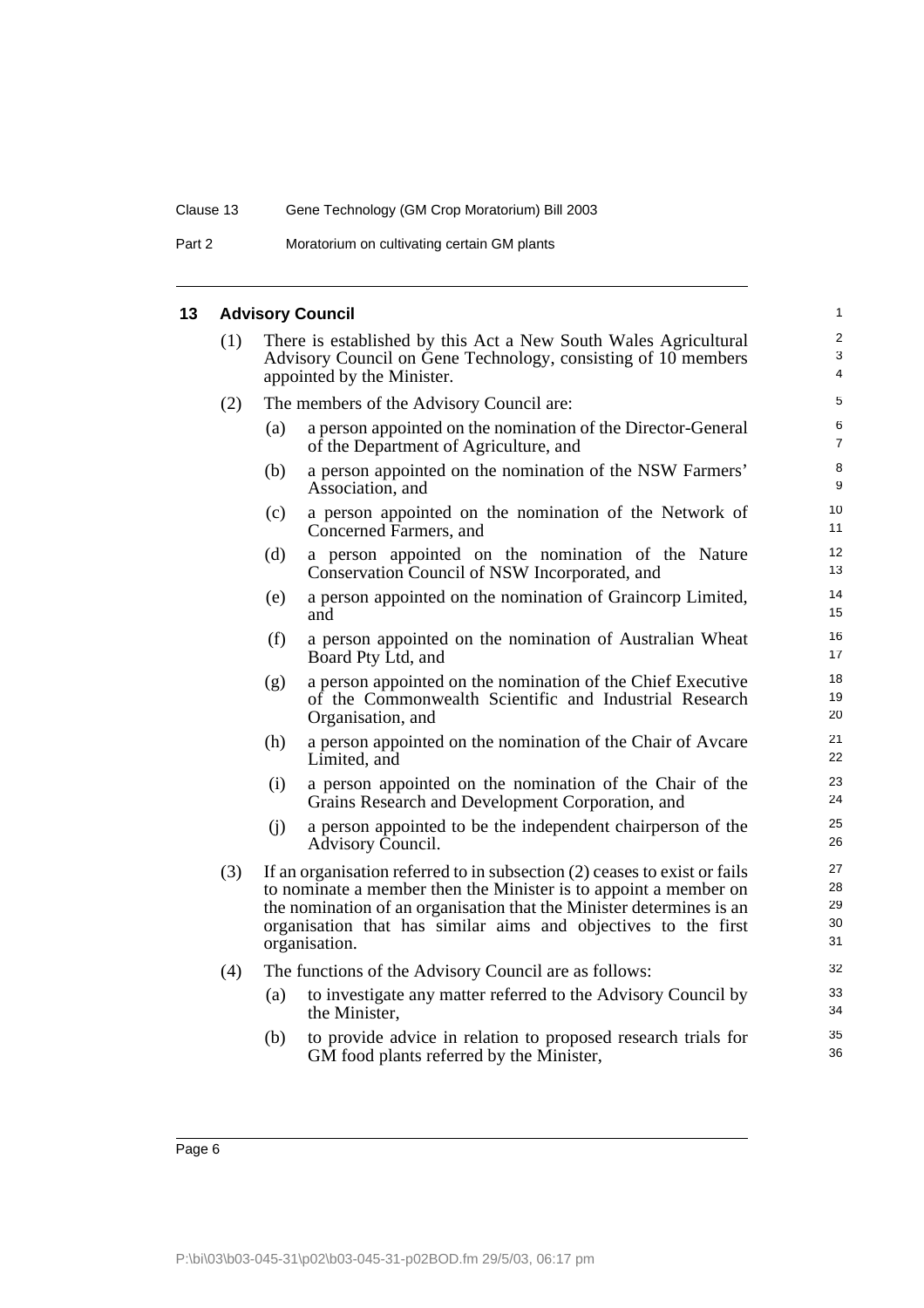| Gene Technology (GM Crop Moratorium) Bill 2003 | Clause 14 |
|------------------------------------------------|-----------|
| Moratorium on cultivating certain GM plants    | Part 2    |

<span id="page-10-1"></span><span id="page-10-0"></span>

|    |                   | (c) | to provide advice on current developments and issues in<br>relation to GM technology and its application to agriculture,                                                                                                                                                | $\mathbf{1}$<br>$\overline{\mathbf{c}}$ |
|----|-------------------|-----|-------------------------------------------------------------------------------------------------------------------------------------------------------------------------------------------------------------------------------------------------------------------------|-----------------------------------------|
|    |                   | (d) | to provide policy advice in relation to licences issued under<br>the Gene Technology Act 2000 of the Commonwealth that<br>relate to GM food plants.                                                                                                                     | 3<br>4<br>5                             |
|    | (5)               |     | The procedure of the Advisory Council is to be determined by the<br>Minister or (subject to any determination of the Minister) by the<br>Advisory Council.                                                                                                              | 6<br>7<br>8                             |
|    | (6)               |     | A member of the Advisory Council is entitled to such allowances in<br>connection with the work of the Council as the Minister approves in<br>respect of the member.                                                                                                     | 9<br>10<br>11                           |
|    | <b>Division 2</b> |     | <b>Enforcement of moratorium orders</b>                                                                                                                                                                                                                                 | 12                                      |
| 14 |                   |     | <b>Minister's directions</b>                                                                                                                                                                                                                                            | 13                                      |
|    | (1)               |     | The Minister may only take action under this section if the Minister<br>is in possession of a certificate that relates to a plant (the tested<br><i>plant</i> ) and the Minister believes on reasonable grounds that:                                                   | 14<br>15<br>16                          |
|    |                   | (a) | the tested plant is a GM food plant specified in a moratorium<br>order, and                                                                                                                                                                                             | 17<br>18                                |
|    |                   | (b) | the tested plant was not cultivated pursuant to an exemption<br>order.                                                                                                                                                                                                  | 19<br>20                                |
|    | (2)               |     | The Minister may give a written direction to a person who is the<br>owner or person having custody or control of the tested plant, or any<br>plant that is or was part of the offending crop, requiring that person<br>to do any of the following:                      | 21<br>22<br>23<br>24                    |
|    |                   | (a) | retain ownership, custody or control of the plant for a<br>specified period,                                                                                                                                                                                            | 25<br>26                                |
|    |                   | (b) | hold the plant at a particular location for a specified period,                                                                                                                                                                                                         | 27                                      |
|    |                   | (c) | destroy the plant in such manner and within such time as may<br>be specified,                                                                                                                                                                                           | 28<br>29                                |
|    |                   | (d) | take such other action in relation to the plant as may be<br>specified.                                                                                                                                                                                                 | 30<br>31                                |
|    |                   |     | Note. Section 17 provides for an appeal to the Supreme Court against a<br>direction of the Minister given under subsection (2).                                                                                                                                         | 32<br>33                                |
|    | (3)               |     | The Minister or an inspector acting under the written authority of<br>the Minister may seize and dispose of or destroy the tested plant and<br>any plant that is or was part of the offending crop and any container<br>in which such a plant is growing or stored, if: | 34<br>35<br>36<br>37                    |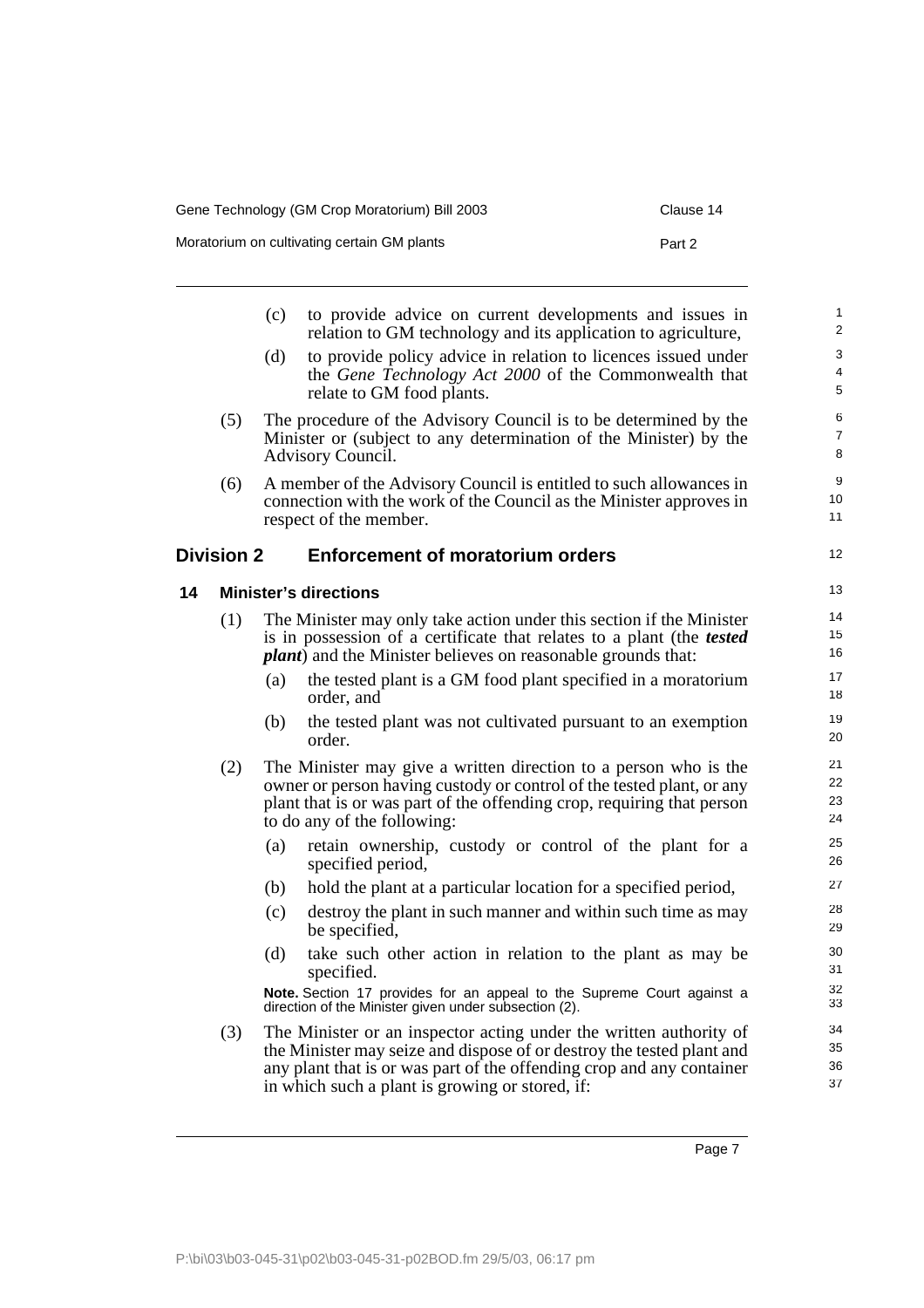<span id="page-11-1"></span><span id="page-11-0"></span>

|    |     | (a)        | the owner or person having custody or control of the plant has<br>been given a direction under this section and failed to comply<br>with the requirements of the direction, or                                                                                                                                                                                                                          | $\mathbf{1}$<br>$\overline{2}$<br>$\mathbf{3}$ |
|----|-----|------------|---------------------------------------------------------------------------------------------------------------------------------------------------------------------------------------------------------------------------------------------------------------------------------------------------------------------------------------------------------------------------------------------------------|------------------------------------------------|
|    |     | (b)        | the Minister considers that seizure and disposal or destruction<br>of the plant is required urgently.                                                                                                                                                                                                                                                                                                   | 4<br>5                                         |
|    | (4) |            | In order to prevent the contamination of future crops, the Minister<br>may give a written direction to the owner or occupier of land on<br>which the Minister reasonably believes the tested plant or the<br>offending crop has been cultivated, directing that person not to<br>cultivate any plant of a species or variety specified in the direction<br>on the land for such period as is specified. | 6<br>$\overline{7}$<br>8<br>9<br>10<br>11      |
|    | (5) |            | In this section:                                                                                                                                                                                                                                                                                                                                                                                        | 12 <sup>°</sup>                                |
|    |     |            | <i>certificate</i> means a certificate referred to in section 19.                                                                                                                                                                                                                                                                                                                                       | 13                                             |
|    |     |            | <i>offending crop</i> means the crop in which the tested plant has been<br>cultivated.                                                                                                                                                                                                                                                                                                                  | 14<br>15                                       |
| 15 |     |            | Offence-failure to comply with Minister's direction                                                                                                                                                                                                                                                                                                                                                     | 16                                             |
|    |     |            | A person who is given a written direction under this Division must<br>not fail, without reasonable excuse, to comply with the requirements<br>of the direction.                                                                                                                                                                                                                                         | 17<br>18<br>19                                 |
|    |     | or both.   | Maximum penalty: in the case of a corporation, 1,250 penalty units<br>or, in any other case, 500 penalty units or imprisonment for 2 years,                                                                                                                                                                                                                                                             | 20<br>21<br>22                                 |
| 16 |     |            | <b>Costs of complying with Minister's direction</b>                                                                                                                                                                                                                                                                                                                                                     | 23                                             |
|    | (1) | direction. | A person given a written direction under this Division is liable for<br>any costs incurred in complying with the requirements of the                                                                                                                                                                                                                                                                    | 24<br>25<br>26                                 |
|    | (2) |            | The owner or person having custody or control of any plant or<br>container that is seized and disposed of or destroyed under section<br>14 (3) is liable for any costs incurred and any such costs are taken to<br>be a debt due to the Minister from that person.                                                                                                                                      | 27<br>28<br>29<br>30                           |
|    | (3) |            | The owner or person having custody or control of any plant that is<br>the subject of a certificate referred to in section 19 is liable for the<br>costs of the test referred to in that certificate and any such costs<br>incurred by the Minister are taken to be a debt due to the Minister<br>from that person.                                                                                      | 31<br>32<br>33<br>34<br>35                     |

 $\overline{a}$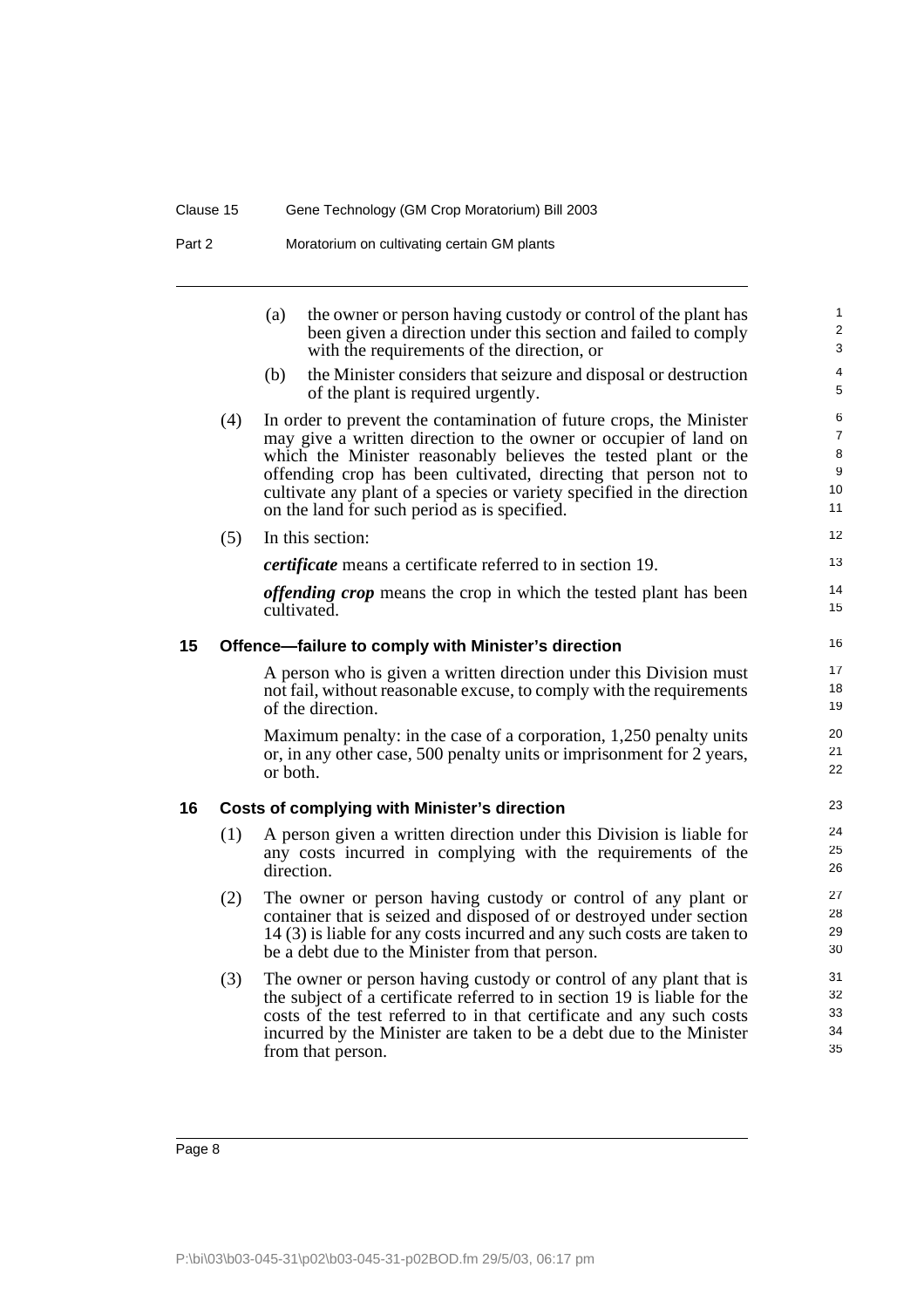| Gene Technology (GM Crop Moratorium) Bill 2003 | Clause 17 |
|------------------------------------------------|-----------|
| Moratorium on cultivating certain GM plants    | Part 2    |

<span id="page-12-0"></span>

|    | (4) |     | In any proceedings for the recovery of any debt referred to in this<br>section, a certificate signed by the Minister stating the amount of the<br>costs and the manner in which they were incurred is evidence of the<br>matters certified.     | 1<br>$\overline{2}$<br>3<br>4 |
|----|-----|-----|-------------------------------------------------------------------------------------------------------------------------------------------------------------------------------------------------------------------------------------------------|-------------------------------|
| 17 |     |     | <b>Appeal to Supreme Court</b>                                                                                                                                                                                                                  | 5                             |
|    | (1) |     | A person aggrieved by a direction given to the person under section<br>14 (2) may appeal to the Supreme Court against the direction.                                                                                                            | 6<br>$\overline{7}$           |
|    | (2) |     | An appeal under this section must be made within 14 days of the<br>direction being given to the person or within such further period as<br>the Supreme Court may allow in a particular case.                                                    | 8<br>9<br>10                  |
|    | (3) |     | An appeal under this section can be made even if the direction<br>appealed against has already been executed.                                                                                                                                   | 11<br>12 <sup>2</sup>         |
|    | (4) |     | An appeal under this section does not affect the direction appealed<br>against until the Supreme Court finally determines the appeal.                                                                                                           | 13<br>14                      |
|    | (5) |     | On the hearing of an appeal, the Supreme Court may do one or more<br>of the following:                                                                                                                                                          | 15<br>16                      |
|    |     | (a) | make an order reversing, affirming or amending the direction<br>appealed against,                                                                                                                                                               | 17<br>18                      |
|    |     | (b) | remit the matter back to the Minister for a direction by the<br>Minister in accordance with the order of the Court,                                                                                                                             | 19<br>20                      |
|    |     | (c) | make an order giving a direction that the Minister could give<br>under section $14(2)$ ,                                                                                                                                                        | 21<br>22                      |
|    |     | (d) | despite section 33, make an order awarding compensation<br>against the Crown in accordance with subsection (7),                                                                                                                                 | 23<br>24                      |
|    |     | (e) | make such other order in relation to the appeal as the Court<br>sees fit.                                                                                                                                                                       | 25<br>26                      |
|    | (6) |     | If the Supreme Court gives a direction that the Minister may give<br>under section $14$ (2), the direction is taken to be a direction of the<br>Minister under that provision (other than for the purposes of an<br>appeal under this section). | 27<br>28<br>29<br>30          |
|    | (7) |     | An award of compensation under this section may only be made in<br>relation to losses suffered directly by the person given the direction<br>appealed against and may only be made to the extent that the appeal<br>is successful.              | 31<br>32<br>33<br>34          |
|    | (8) |     | When awarding compensation under this section, the Supreme<br>Court cannot award exemplary or punitive damages or damages in                                                                                                                    | 35<br>36                      |

(8) When awarding compensation under this section, the Supreme Court cannot award exemplary or punitive damages or damages in the nature of aggravated damages.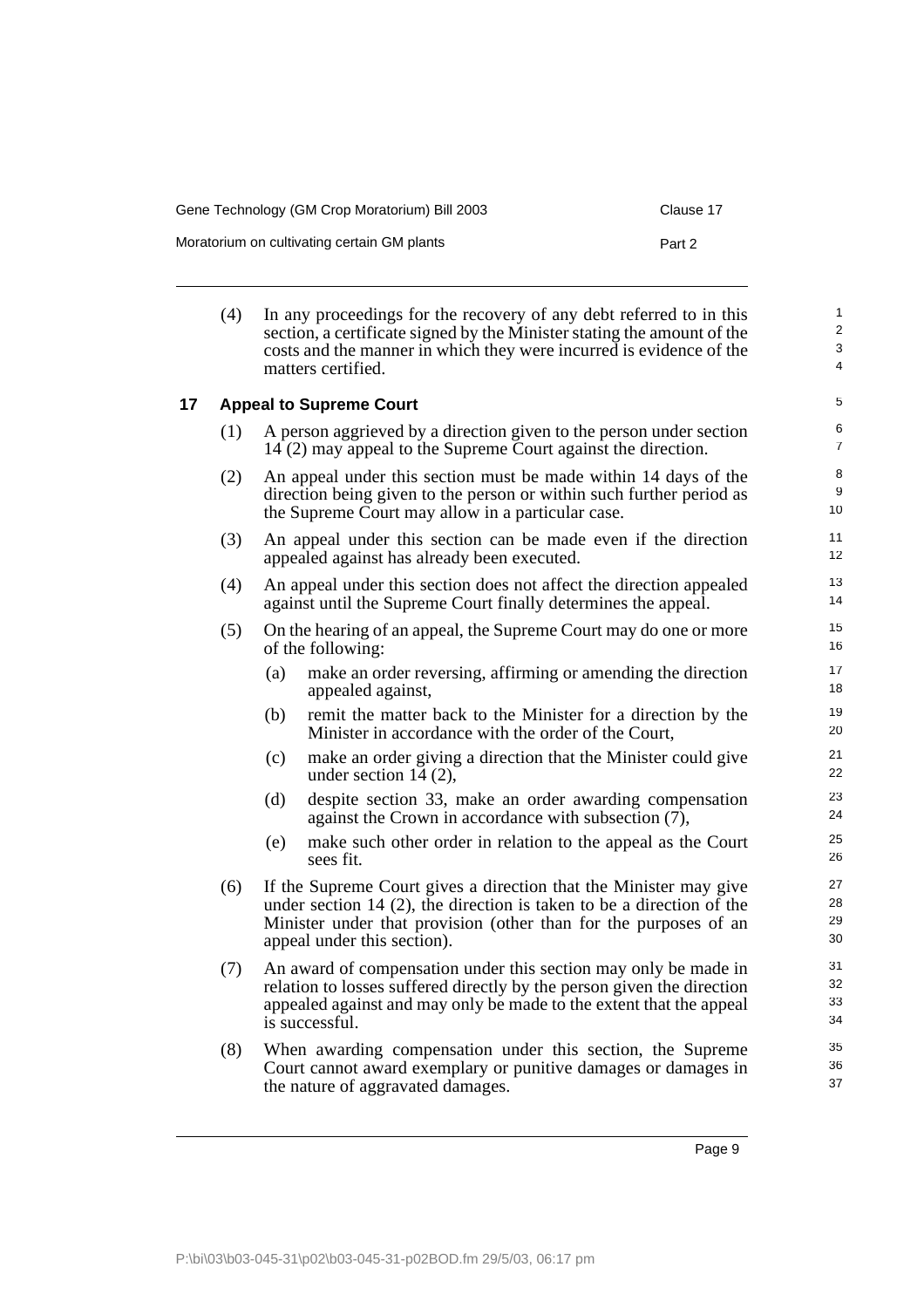Part 2 Moratorium on cultivating certain GM plants

<span id="page-13-3"></span><span id="page-13-2"></span><span id="page-13-1"></span><span id="page-13-0"></span>

| 18 |                   |        | Direction cannot be challenged                                                                                                                                                                                                                                                                                                           | 1                                 |
|----|-------------------|--------|------------------------------------------------------------------------------------------------------------------------------------------------------------------------------------------------------------------------------------------------------------------------------------------------------------------------------------------|-----------------------------------|
|    |                   |        | Except as provided by this Division, a direction of the Minister<br>under this Division cannot be challenged, reviewed or called into<br>question in proceedings before any court or tribunal.                                                                                                                                           | $\overline{\mathbf{c}}$<br>3<br>4 |
| 19 |                   |        | Certificate is conclusive proof that plant is genetically modified                                                                                                                                                                                                                                                                       | 5                                 |
|    | (1)               |        | For the purposes of this Act, a certificate signed by the person in<br>charge of an approved laboratory stating that:                                                                                                                                                                                                                    | 6<br>7                            |
|    |                   | (a)    | an approved test has been conducted on a plant, and                                                                                                                                                                                                                                                                                      | 8                                 |
|    |                   | (b)    | the approved test shows that the plant has been genetically<br>modified,                                                                                                                                                                                                                                                                 | 9<br>10                           |
|    |                   |        | is conclusive proof that the plant has been genetically modified.                                                                                                                                                                                                                                                                        | 11                                |
|    | (2)               |        | In this section:                                                                                                                                                                                                                                                                                                                         | 12                                |
|    |                   |        | <i>approved laboratory</i> means:                                                                                                                                                                                                                                                                                                        | 13                                |
|    |                   | (a)    | a laboratory that is accredited by the National Association of<br>Testing Authorities, Australia, or                                                                                                                                                                                                                                     | 14<br>15                          |
|    |                   | (b)    | such other laboratory as may be prescribed by the regulations.                                                                                                                                                                                                                                                                           | 16                                |
|    |                   |        | <i>approved test</i> means:                                                                                                                                                                                                                                                                                                              | 17                                |
|    |                   | (a)    | a Polymerase Chain Reaction test, or                                                                                                                                                                                                                                                                                                     | 18                                |
|    |                   | (b)    | such other test as may be prescribed by the regulations.                                                                                                                                                                                                                                                                                 | 19                                |
|    | <b>Division 3</b> |        | <b>Other offences</b>                                                                                                                                                                                                                                                                                                                    | 20                                |
| 20 |                   |        | Offence-disposal of offending plants                                                                                                                                                                                                                                                                                                     | 21                                |
|    |                   | order: | The owner or person having custody or control of a plant must not<br>do any of the following if the person is aware or has reasonable<br>grounds to suspect that the plant has been cultivated in<br>contravention of a moratorium order or is or was part of a crop in<br>which a plant was cultivated in contravention of a moratorium | 22<br>23<br>24<br>25<br>26<br>27  |
|    |                   | (a)    | transfer ownership, custody or control of the plant,                                                                                                                                                                                                                                                                                     | 28                                |
|    |                   | (b)    | offer the plant for sale,                                                                                                                                                                                                                                                                                                                | 29                                |
|    |                   | (c)    | offer to supply the plant,                                                                                                                                                                                                                                                                                                               | 30                                |
|    |                   | (d)    | destroy the plant,                                                                                                                                                                                                                                                                                                                       | 31                                |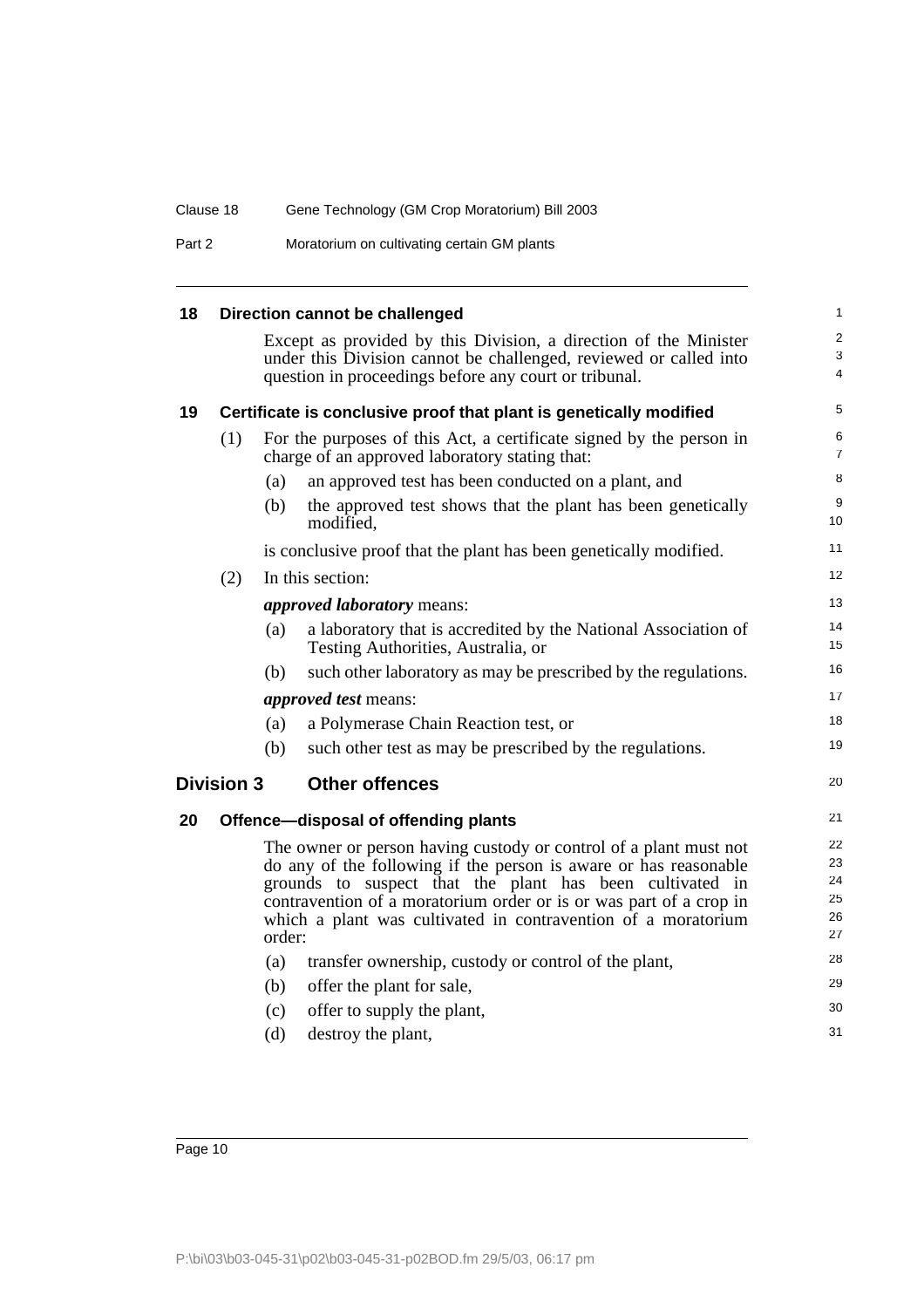| Gene Technology (GM Crop Moratorium) Bill 2003 | Clause 21 |
|------------------------------------------------|-----------|
| Moratorium on cultivating certain GM plants    | Part 2    |

<span id="page-14-0"></span>

|    |     | (e)      | move the plant to another location,                                                                                                                                                                                                                                                                                                              | 1                            |
|----|-----|----------|--------------------------------------------------------------------------------------------------------------------------------------------------------------------------------------------------------------------------------------------------------------------------------------------------------------------------------------------------|------------------------------|
|    |     |          | except in accordance with a permit issued by the Director-General<br>or a direction under Division 2.                                                                                                                                                                                                                                            | $\overline{\mathbf{c}}$<br>3 |
|    |     | or both. | Maximum penalty: in the case of a corporation, 1,250 penalty units<br>or, in any other case, 500 penalty units or imprisonment for 2 years,                                                                                                                                                                                                      | 4<br>5<br>6                  |
| 21 |     |          | Offence-failure to report contravention of moratorium order                                                                                                                                                                                                                                                                                      | 7                            |
|    | (1) |          | A person who is aware or suspects that a plant has been cultivated<br>in contravention of a moratorium order must notify the Director-<br>General of the matters in subsection (2) within 2 days of becoming<br>aware or forming that suspicion.                                                                                                 | 8<br>9<br>10<br>11           |
|    |     |          | Maximum penalty: 20 penalty units.                                                                                                                                                                                                                                                                                                               | 12                           |
|    | (2) |          | The Director-General must be notified of the following matters:                                                                                                                                                                                                                                                                                  | 13                           |
|    |     | (a)      | the location of the plant,                                                                                                                                                                                                                                                                                                                       | 14                           |
|    |     | (b)      | the name of the owner or occupier of the land on which the<br>plant is located,                                                                                                                                                                                                                                                                  | 15<br>16                     |
|    |     | (c)      | the location of the land on which the plant has been cultivated,                                                                                                                                                                                                                                                                                 | 17                           |
|    |     | (d)      | the name of the owner or occupier of the land on which the<br>plant has been cultivated,                                                                                                                                                                                                                                                         | 18<br>19                     |
|    |     | (e)      | the basis for the person knowing or suspecting that the plant<br>has been cultivated in contravention of a moratorium order,                                                                                                                                                                                                                     | 20<br>21                     |
|    |     | (f)      | contact details for the person,                                                                                                                                                                                                                                                                                                                  | 22                           |
|    |     | (g)      | such other matters as may be prescribed by the regulations.                                                                                                                                                                                                                                                                                      | 23                           |
|    | (3) |          | A person is not required to notify the Director-General of a matter<br>under this section if:                                                                                                                                                                                                                                                    | 24<br>25                     |
|    |     | (a)      | the person has a reasonable excuse for not notifying the<br>Director-General of the matter, or                                                                                                                                                                                                                                                   | 26<br>27                     |
|    |     | (b)      | the person believes on reasonable grounds that the Director-<br>General has already been notified of the matter.                                                                                                                                                                                                                                 | 28<br>29                     |
|    | (4) |          | A person who is required to notify the Director-General of a matter<br>under this section is not excused from that requirement because of<br>any duty of confidentiality or other restriction on disclosure and the<br>provision of information in accordance with this section does not<br>constitute a breach of any such duty by that person. | 30<br>31<br>32<br>33<br>34   |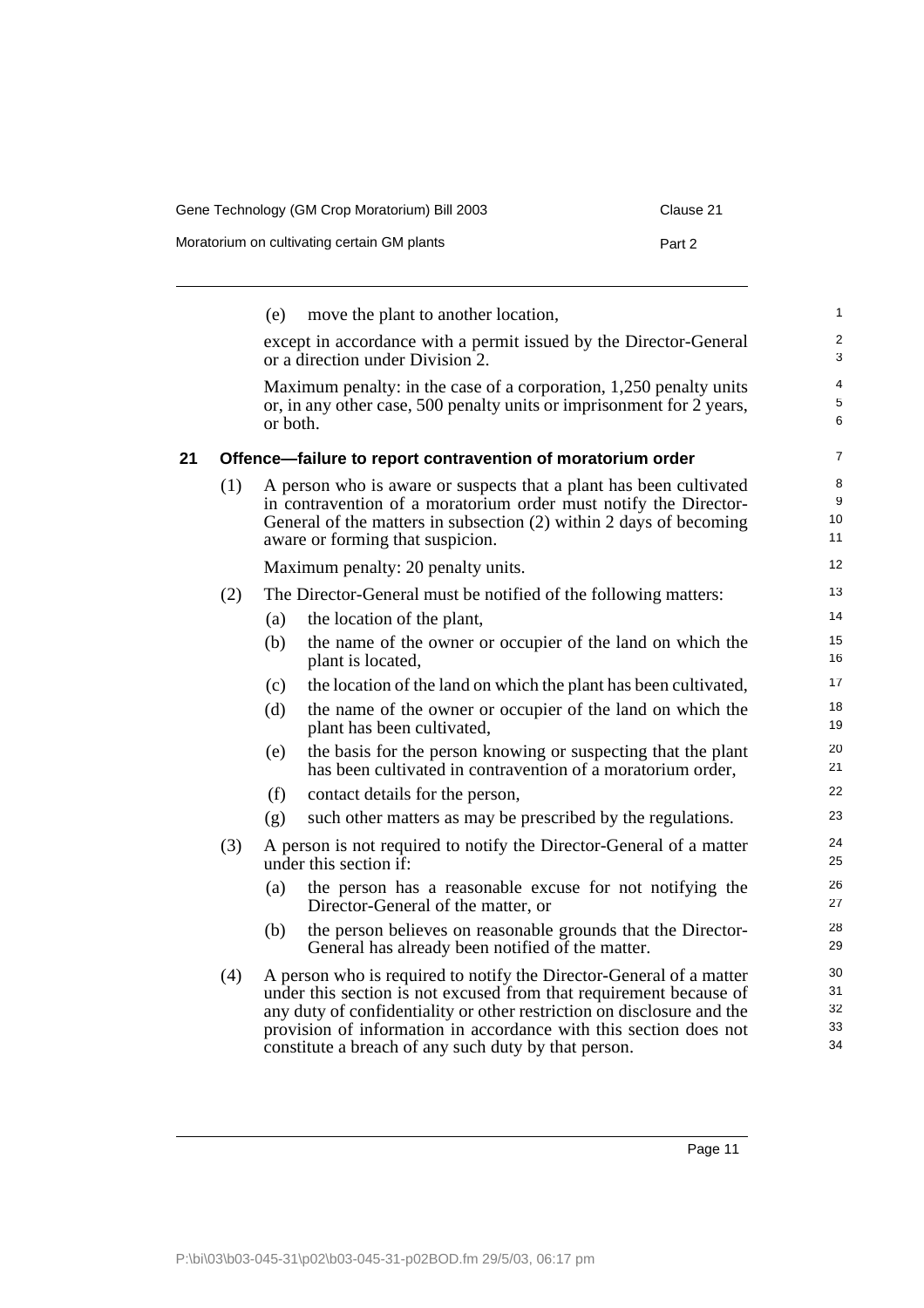| Clause 21 | Gene Technology (GM Crop Moratorium) Bill 2003 |
|-----------|------------------------------------------------|
|-----------|------------------------------------------------|

#### Part 2 Moratorium on cultivating certain GM plants

(5) A person who is required to notify the Director-General of a matter under this section is not excused from that requirement because provision of the information may tend to incriminate the person or make the person liable to a penalty.

(6) A notification provided in accordance with this section is not admissible in evidence in any criminal proceedings against the person who provided the notification except proceedings for an offence against this section.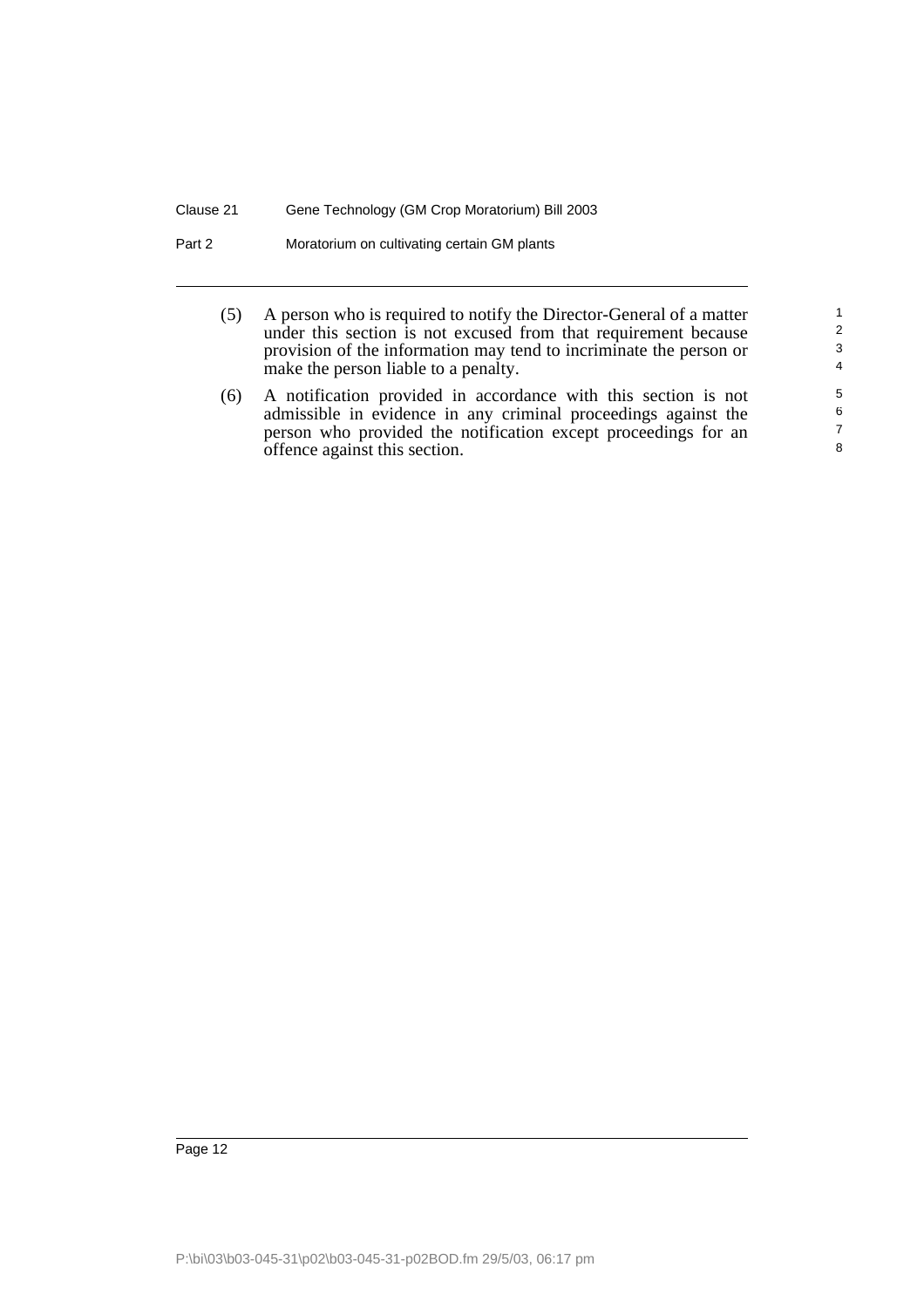Gene Technology (GM Crop Moratorium) Bill 2003 Clause 22

Enforcement

| 'art |
|------|
|------|

<span id="page-16-2"></span><span id="page-16-1"></span><span id="page-16-0"></span>

| <b>Part 3</b> |     | <b>Enforcement</b>                                                                                                                                                                                                                                |                                                                                                                                                                                                                                    |                                |
|---------------|-----|---------------------------------------------------------------------------------------------------------------------------------------------------------------------------------------------------------------------------------------------------|------------------------------------------------------------------------------------------------------------------------------------------------------------------------------------------------------------------------------------|--------------------------------|
| 22            |     |                                                                                                                                                                                                                                                   | <b>Appointment of inspectors</b>                                                                                                                                                                                                   | 2                              |
|               | (1) | Act.                                                                                                                                                                                                                                              | The Director-General may appoint any officer of the Department, or<br>any person whom the Director-General considers is suitably<br>qualified for the purpose, to be an inspector for the purposes of this                         | 3<br>4<br>5<br>6               |
|               | (2) |                                                                                                                                                                                                                                                   | On appointing an inspector under subsection (1), the Director-<br>General must issue to the inspector a certificate of authority that<br>authorises the inspector to exercise the powers conferred on an<br>inspector by this Act. | $\overline{7}$<br>8<br>9<br>10 |
|               | (3) |                                                                                                                                                                                                                                                   | A certificate of authority must:                                                                                                                                                                                                   | 11                             |
|               |     | (a)                                                                                                                                                                                                                                               | state that it is issued under the Gene Technology (GM Crop<br><i>Moratorium</i> ) Act 2003, and                                                                                                                                    | 12<br>13                       |
|               |     | (b)                                                                                                                                                                                                                                               | give the name of the person to whom it is issued, and                                                                                                                                                                              | 14                             |
|               |     | (c)                                                                                                                                                                                                                                               | state the date, if any, on which it expires, and                                                                                                                                                                                   | 15                             |
|               |     | (d)                                                                                                                                                                                                                                               | describe the nature of the powers conferred and the source of<br>the powers.                                                                                                                                                       | 16<br>17                       |
| 23            |     |                                                                                                                                                                                                                                                   | <b>Powers of inspectors</b>                                                                                                                                                                                                        | 18                             |
|               | (1) | An inspector may at any reasonable time enter and inspect any<br>premises for the purpose of ascertaining whether or not a provision<br>of this Act, or any regulation made under this Act, is being or has<br>been complied with or contravened. |                                                                                                                                                                                                                                    |                                |
|               | (2) |                                                                                                                                                                                                                                                   | While on premises entered under this section or under the authority<br>of a search warrant under this Part, an inspector may do one or more<br>of the following:                                                                   | 23<br>24<br>25                 |
|               |     | (a)                                                                                                                                                                                                                                               | inspect anything that the inspector reasonably believes may<br>provide evidence of an offence against this Act or the<br>regulations,                                                                                              | 26<br>27<br>28                 |
|               |     | (b)                                                                                                                                                                                                                                               | take, remove and keep for analysis or testing a sample of any<br>plant, or anything the inspector reasonably believes to be a<br>plant,                                                                                            | 29<br>30<br>31                 |
|               |     | (c)                                                                                                                                                                                                                                               | inspect any records kept on those premises and require any<br>person whom the inspector reasonably believes to have<br>custody or control of those records to produce them for<br>inspection,                                      | 32<br>33<br>34<br>35           |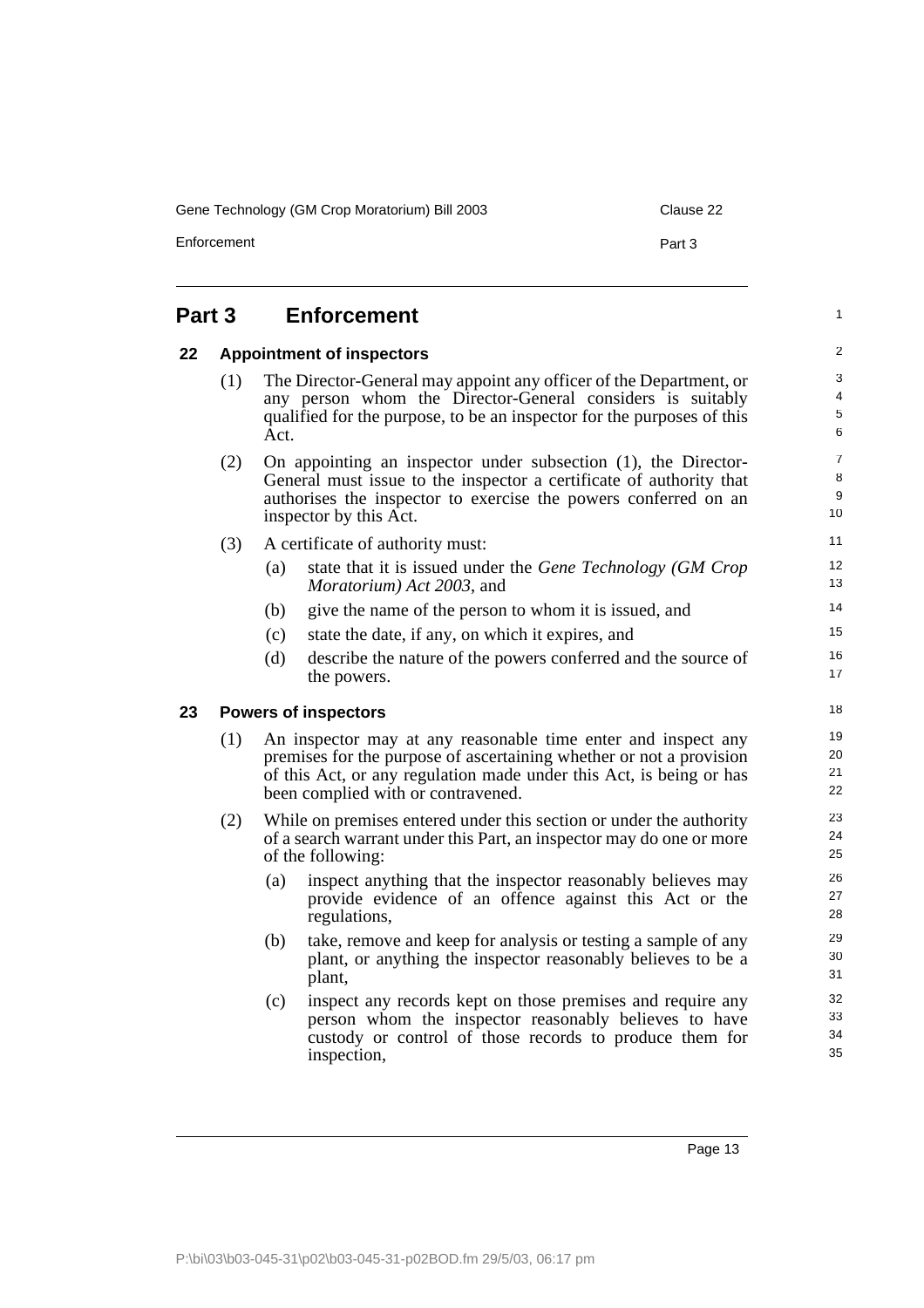#### Clause 23 Gene Technology (GM Crop Moratorium) Bill 2003

Part 3 Enforcement

(d) require any person on those premises to answer questions or otherwise furnish information in relation to a contravention of this Act or the regulations, (e) make and take away copies of the whole or any part of any records or other information, (f) take away and retain, for such period as may be reasonably necessary, any records or other information, or any part of them, in order to make copies of them, (g) take away and retain any records or other information, if the inspector concerned reasonably believes that the records or information are evidence of an offence against this Act or the regulations, until proceedings for the offence have been disposed of, (h) seize and detain anything that the inspector reasonably believes may provide evidence of an offence against this Act or the regulations, (i) place anything seized as referred to in paragraph (h) in a container, or in a room, compartment or cabinet located on the premises where it was seized, and mark, fasten and seal that container or, as the case may be, the door or opening providing access to that room, compartment or cabinet, (j) take such photographs, films, audio, video and other recordings as the inspector considers necessary. (3) Anything seized under this section may, at the option of the inspector who made the seizure or another inspector acting in place of that inspector, be detained on the premises where it was found or be removed to other premises and detained there. (4) Before taking away a record or statement or anything seized under this section, an inspector must tender an appropriate receipt to the person from whom it was taken. (5) This section does not authorise an inspector to enter any part of premises that is being used for residential purposes except: (a) with the consent of the occupier, or (b) under the authority of a search warrant. (6) An inspector must, when exercising on any premises any function of an inspector under this section, produce the inspector's certificate of authority if required to do so by the occupier of the premises. 1  $\mathfrak{p}$ 3 4 5 6 7 8 9 10 11 12 13 14 15 16 17 18 19 20 21 22 23 24 25 26 27 28 29 30 31 32 33 34 35 36 37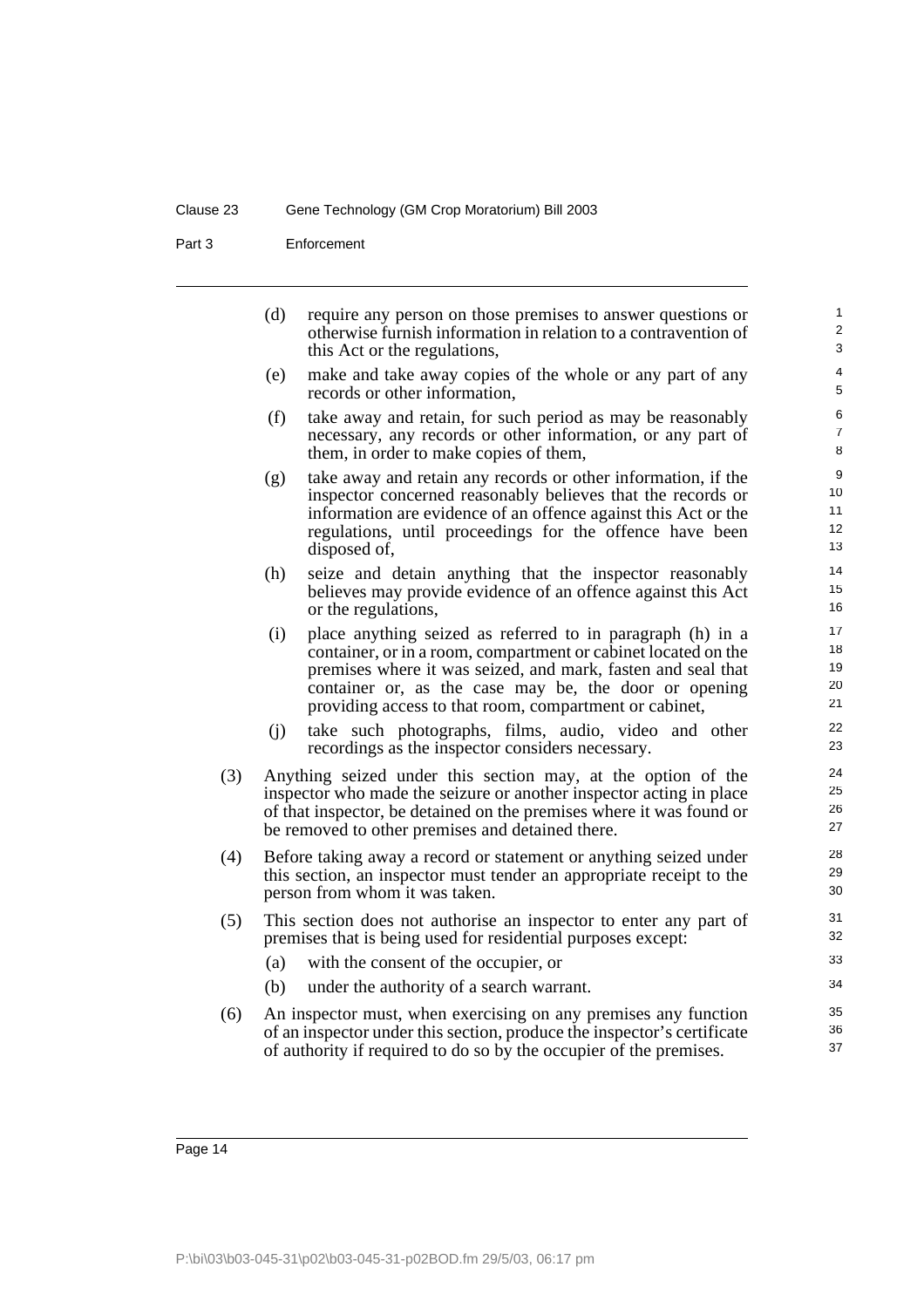Gene Technology (GM Crop Moratorium) Bill 2003 Clause 24

Enforcement Part 3

<span id="page-18-1"></span><span id="page-18-0"></span>

| 24 |     |     | Provisions relating to exercise of powers                                                                                                                                                                                                                                                                                            | 1                             |
|----|-----|-----|--------------------------------------------------------------------------------------------------------------------------------------------------------------------------------------------------------------------------------------------------------------------------------------------------------------------------------------|-------------------------------|
|    | (1) |     | A power conferred by this Act to enter premises, or to make an<br>inspection or take other action on premises, may not be exercised<br>unless the inspector proposing to exercise the power:                                                                                                                                         | $\overline{2}$<br>3<br>4      |
|    |     | (a) | is in possession of a certificate of authority, and                                                                                                                                                                                                                                                                                  | 5                             |
|    |     | (b) | gives reasonable notice to the occupier of the premises of the<br>intention to exercise the power, unless the giving of notice<br>would defeat the purpose for which it is intended to exercise<br>the power, and                                                                                                                    | 6<br>$\overline{7}$<br>8<br>9 |
|    |     | (c) | exercises the power at a reasonable time, unless it is being<br>exercised in an emergency, and                                                                                                                                                                                                                                       | 10<br>11                      |
|    |     | (d) | uses no more force than is reasonably necessary to effect the<br>entry or make the inspection.                                                                                                                                                                                                                                       | 12<br>13                      |
|    | (2) |     | Despite section 33, if damage is caused by an inspector exercising a<br>power to enter premises, a reasonable amount of compensation is<br>recoverable as a debt owed by the Crown to the owner of the<br>premises unless the occupier obstructed the exercise of the power.                                                         | 14<br>15<br>16<br>17          |
|    | (3) |     | This section does not apply to a power conferred by a search warrant<br>issued under the Search Warrants Act 1985.                                                                                                                                                                                                                   | 18<br>19                      |
| 25 |     |     | Requirement to provide information and records                                                                                                                                                                                                                                                                                       | 20                            |
|    | (1) |     | An inspector may, by notice in writing given to a person, require the<br>person to furnish to the inspector such information or records (or<br>both) as the inspector requires by the notice, being information that<br>relates to the question of whether or not this Act or the regulations<br>are being or have been contravened. | 21<br>22<br>23<br>24<br>25    |
|    | (2) |     | A notice under this section:                                                                                                                                                                                                                                                                                                         | 26                            |
|    |     | (a) | must specify the manner in which information or records are<br>required to be furnished and a reasonable time by which the<br>information or records are required to be furnished, and                                                                                                                                               | 27<br>28<br>29                |
|    |     | (b) | may only require a person to furnish existing records that are<br>in the person's possession or that are within the person's<br>power to obtain lawfully.                                                                                                                                                                            | 30<br>31<br>32                |
|    | (3) |     | The inspector to whom any record is furnished under this Part may<br>take copies of it.                                                                                                                                                                                                                                              | 33<br>34                      |
|    | (4) |     | If any record required to be furnished under this Part is in electronic,<br>mechanical or other form, the notice requires the record to be<br>furnished in written form, unless the notice otherwise provides.                                                                                                                       | 35<br>36<br>37                |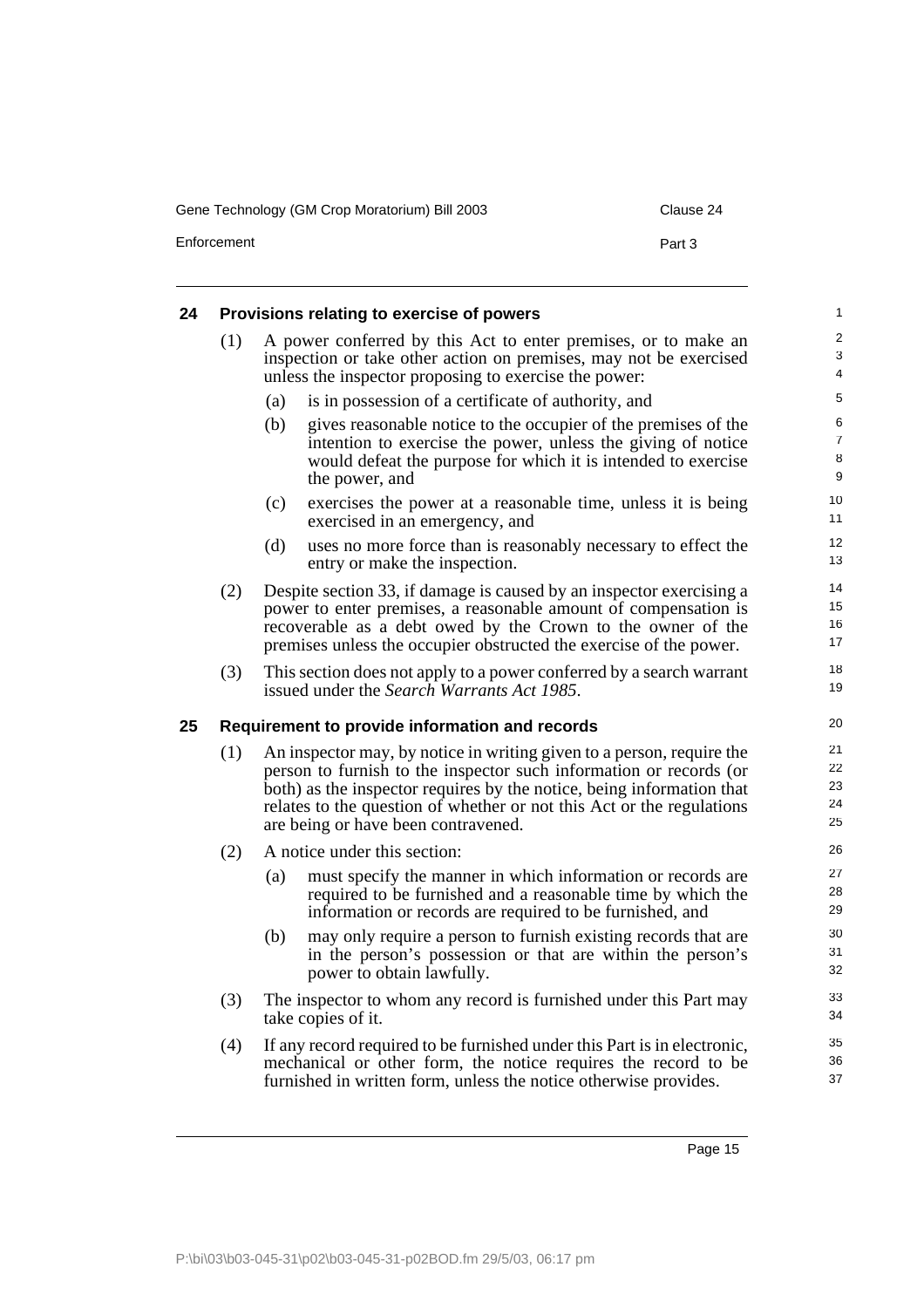Part 3 Enforcement

<span id="page-19-0"></span>

|    | (5) | This section applies whether or not a power of entry under this Act<br>is being or has been exercised.                                                                                                                                                                                | 1<br>$\overline{2}$      |
|----|-----|---------------------------------------------------------------------------------------------------------------------------------------------------------------------------------------------------------------------------------------------------------------------------------------|--------------------------|
| 26 |     | Power of inspectors to require answers                                                                                                                                                                                                                                                | 3                        |
|    | (1) | An inspector may require a person whom the inspector suspects on<br>reasonable grounds to have knowledge of matters in respect of<br>which information is reasonably required for the purposes of this<br>Act to answer questions in relation to those matters.                       | 4<br>5<br>6<br>7         |
|    | (2) | An inspector may, by notice in writing, require a corporation to<br>nominate, in writing within the time specified in the notice, a<br>director or officer of the corporation to be the corporation's<br>representative for the purpose of answering questions under this<br>section. | 8<br>9<br>10<br>11<br>12 |
|    | (3) | Answers given by a person nominated under subsection (2) bind the<br>corporation.                                                                                                                                                                                                     | 13<br>14                 |
| 27 |     | Power to demand name and address                                                                                                                                                                                                                                                      | 15                       |
|    |     | An inspector may require a person whom the inspector suspects on<br>reasonable grounds to have contravened or to be contravening this<br>Act or the regulations to state his or her full name and residential<br>address.                                                             | 16<br>17<br>18<br>19     |

#### <span id="page-19-2"></span><span id="page-19-1"></span>**28 Limitation on self-incrimination**

(1) A person who is required under this Part to answer a question or to produce a thing is not excused from answering the question or producing that thing on the ground that the answer to the question or the production of the thing might tend to incriminate the person or make the person liable to a penalty.

- (2) The answer to the question or production of the thing is not admissible in evidence against the person in any criminal proceedings (except proceedings for an offence under section 30  $(1)–(3)$ ) if:
	- (a) the person objected at the time to answering the question or producing the thing on the ground that it might incriminate the person, or
	- (b) the person was not warned on that occasion that the person may object to answering the question or producing the thing on the ground that it might incriminate the person.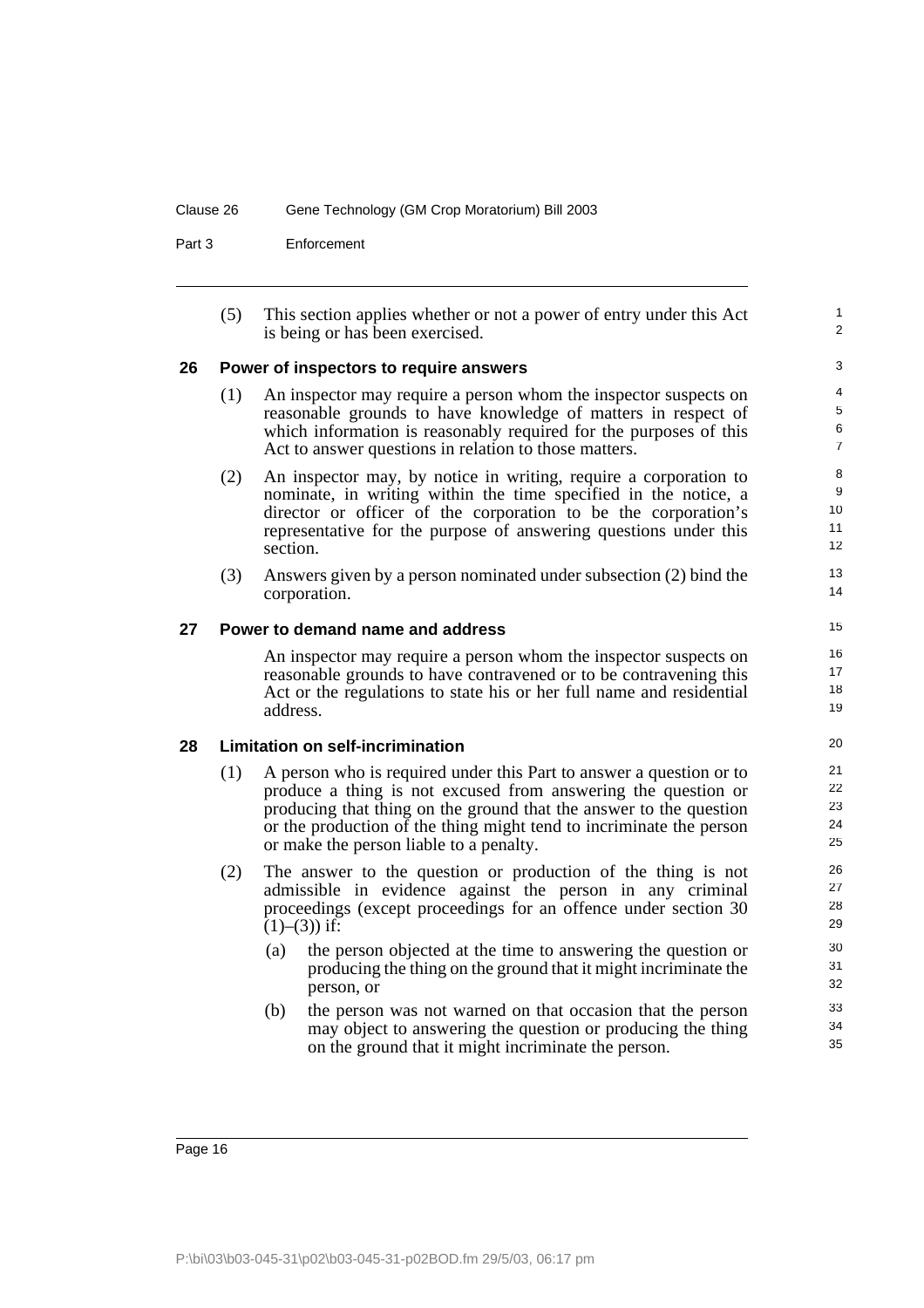| Gene Technology (GM Crop Moratorium) Bill 2003 | Clause 29 |
|------------------------------------------------|-----------|
| Enforcement                                    | Part 3    |

<span id="page-20-1"></span><span id="page-20-0"></span>

| 29 |     | <b>Search warrants</b>                                                                                                                                                                                                                      | 1                            |
|----|-----|---------------------------------------------------------------------------------------------------------------------------------------------------------------------------------------------------------------------------------------------|------------------------------|
|    | (1) | An inspector may apply to an authorised justice for a search warrant<br>for premises if the inspector believes on reasonable grounds:                                                                                                       | $\overline{\mathbf{c}}$<br>3 |
|    |     | that a provision of this Act or the regulations is being or has<br>(a)<br>been contravened on the premises, or                                                                                                                              | 4<br>5                       |
|    |     | that there is on the premises evidence of a contravention of a<br>(b)<br>provision of this Act or the regulations.                                                                                                                          | 6<br>$\overline{7}$          |
|    | (2) | An authorised justice to whom such an application is made may, if<br>satisfied that there are reasonable grounds for doing so, issue a<br>search warrant authorising an inspector named in the warrant:                                     | 8<br>9<br>10                 |
|    |     | (a)<br>to enter and inspect any premises, and                                                                                                                                                                                               | 11                           |
|    |     | (b)<br>to exercise the powers, or any specified powers, of an<br>inspector under this Part.                                                                                                                                                 | 12<br>13                     |
|    | (3) | Part 3 of the <i>Search Warrants Act 1985</i> applies to a search warrant<br>issued under this section.                                                                                                                                     | 14<br>15                     |
|    | (4) | In this section:                                                                                                                                                                                                                            | 16                           |
|    |     | <b>authorised justice</b> has the same meaning as in the Search Warrants<br>Act 1985.                                                                                                                                                       | 17<br>18                     |
| 30 |     | Offences-enforcement                                                                                                                                                                                                                        | 19                           |
|    | (1) | A person who, without reasonable excuse, neglects or fails to<br>comply with a requirement made of the person by an inspector<br>under this Act is guilty of an offence.                                                                    | 20<br>21<br>22               |
|    | (2) | A person who furnishes any information or makes a statement in<br>purported compliance with a requirement made by an inspector<br>under this Act, knowing that it is false or misleading in a material<br>respect, is guilty of an offence. | 23<br>24<br>25<br>26         |
|    | (3) | A person who, without reasonable excuse, hinders or obstructs an<br>inspector in the exercise of any of the powers conferred by this Act<br>is guilty of an offence.                                                                        | 27<br>28<br>29               |
|    | (4) | A person who, without reasonable excuse, removes or tampers with<br>anything that has been seized under this Act is guilty of an offence.                                                                                                   | 30<br>31                     |
|    | (5) | A person who, without reasonable excuse, removes or tampers with<br>any sample taken under this Act is guilty of an offence.                                                                                                                | 32<br>33                     |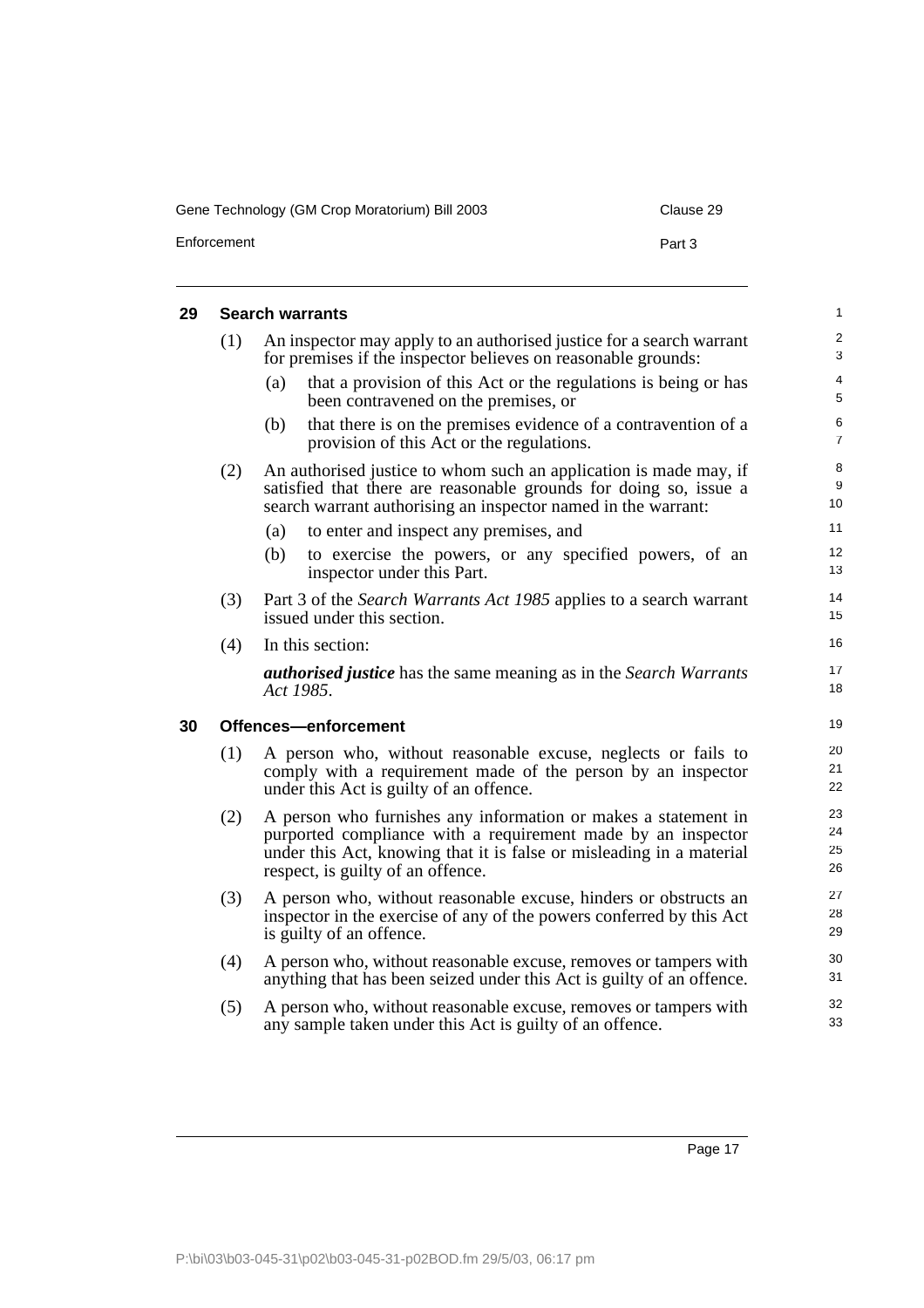#### Clause 31 Gene Technology (GM Crop Moratorium) Bill 2003

Part 3 Enforcement

<span id="page-21-0"></span>

|    | (6) |          | A person is not guilty of an offence of failing to comply with a<br>requirement made by an inspector unless it is established by the<br>prosecutor that the inspector concerned warned the person that a<br>failure or refusal to comply with the requirement was an offence. | $\mathbf{1}$<br>$\boldsymbol{2}$<br>3<br>4 |
|----|-----|----------|-------------------------------------------------------------------------------------------------------------------------------------------------------------------------------------------------------------------------------------------------------------------------------|--------------------------------------------|
|    | (7) |          | A person is not guilty of an offence of hindering or obstructing an<br>inspector in the exercise of the inspector's powers at any premises<br>unless it is established by the prosecutor that:                                                                                | 5<br>6<br>$\overline{7}$                   |
|    |     | (a)      | the inspector concerned produced at the relevant time the<br>certificate of authority issued to the inspector under this Part,<br>and                                                                                                                                         | 8<br>9<br>10                               |
|    |     | (b)      | the person was informed by the inspector concerned, or<br>otherwise knew, that the inspector was empowered to<br>exercise the power to which the offence relates.                                                                                                             | 11<br>12<br>13                             |
|    |     | or both. | Maximum penalty: 10 penalty units or imprisonment for 3 months,                                                                                                                                                                                                               | 14<br>15                                   |
| 31 |     |          | <b>Disposal of seized items</b>                                                                                                                                                                                                                                               | 16                                         |
|    | (1) |          | Any item seized under this Act is forfeited to the Crown and may be<br>destroyed or disposed of in such manner as the Minister directs.                                                                                                                                       | 17<br>18                                   |
|    | (2) |          | However, if:                                                                                                                                                                                                                                                                  | 19                                         |
|    |     | (a)      | any seized item is forfeited to the Crown under this section,<br>and                                                                                                                                                                                                          | 20<br>21                                   |
|    |     | (b)      | the Minister is satisfied that there has been no contravention<br>of this Act or the regulations in relation to the seized item, and                                                                                                                                          | 22<br>23                                   |
|    |     | (c)      | the seized item has not been disposed of or destroyed in a<br>manner that would prevent it from being dealt with in<br>accordance with this subsection,                                                                                                                       | 24<br>25<br>26                             |
|    |     |          | the Minister must immediately cause the seized item to be delivered<br>to such person as appears to the Minister to be the person who<br>would, but for the forfeiture, have been entitled to it.                                                                             | 27<br>28<br>29                             |
|    | (3) |          | If any seized item is delivered to a person in accordance with<br>subsection (2), such proprietary and other interests as existed<br>immediately before the forfeiture are revived.                                                                                           | 30<br>31<br>32                             |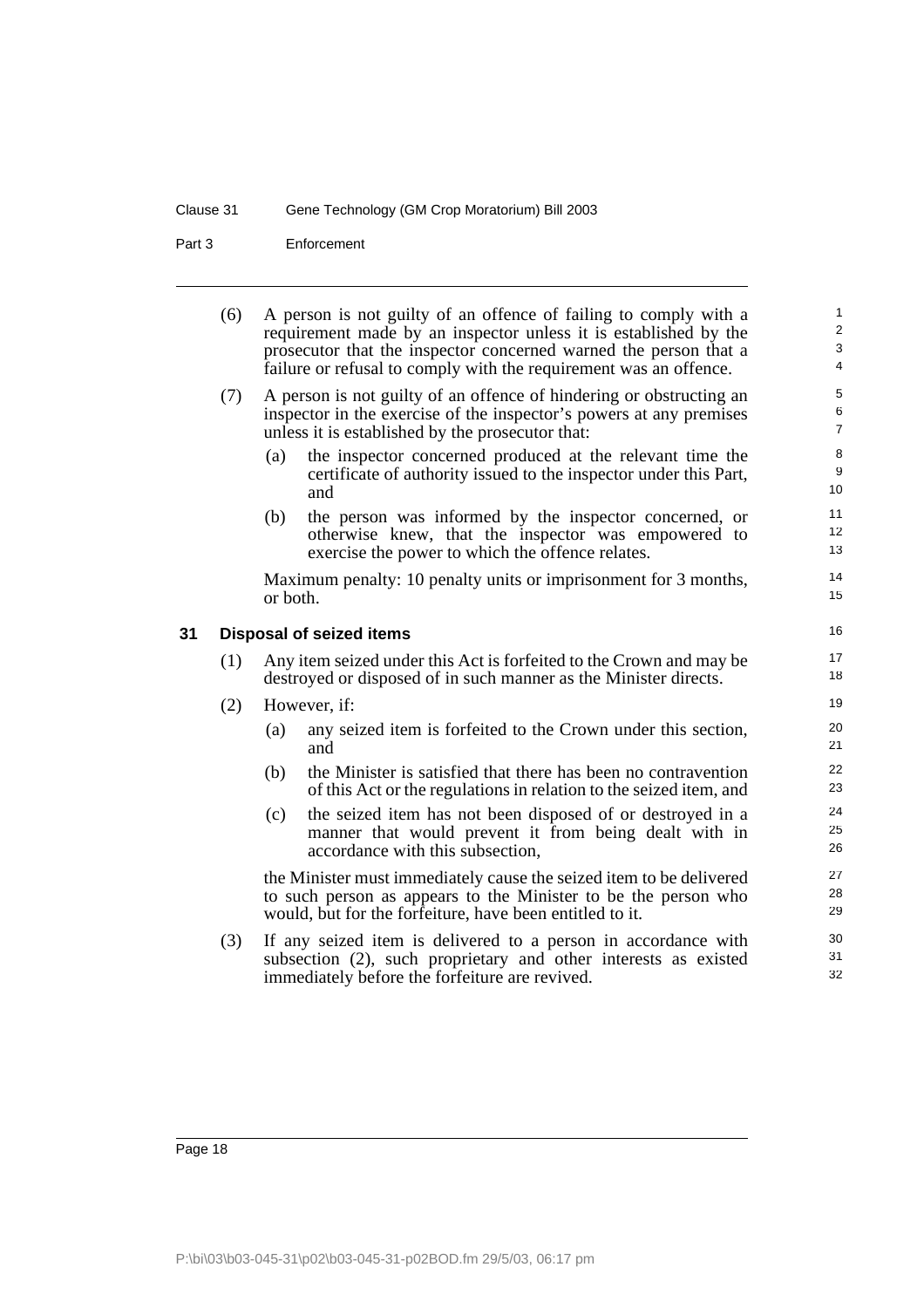| Gene Technology (GM Crop Moratorium) Bill 2003 | Clause 32 |
|------------------------------------------------|-----------|
| Enforcement                                    | Part 3    |
|                                                |           |

<span id="page-22-0"></span>

| 32 |     | Injunctions to prevent contravention of Act                         | $\mathbf{1}$ |
|----|-----|---------------------------------------------------------------------|--------------|
|    | (1) | If a person has contravened, is contravening or is proposing to     | 2            |
|    |     | contravene a provision of this Act, the Supreme Court may, on the   | 3            |
|    |     | application of the Minister, grant an injunction restraining the    | 4            |
|    |     | person from doing so or requiring the person to do any act or thing | 5            |
|    |     | necessary to avoid or remedy the contravention.                     | 6            |
|    | (2) | The Court may, before considering the application, grant an interim | 7            |
|    |     | injunction restraining the person from engaging in conduct pending  | 8            |
|    |     | the determination of the application.                               | 9            |
|    | (3) | The Court may rescind or vary such an injunction or interim         | 10           |
|    |     | injunction.                                                         | 11           |
|    | (4) | The Minister is not to be required to give any undertaking as to    | 12           |
|    |     | damages or costs in respect of an application under this section.   | 13           |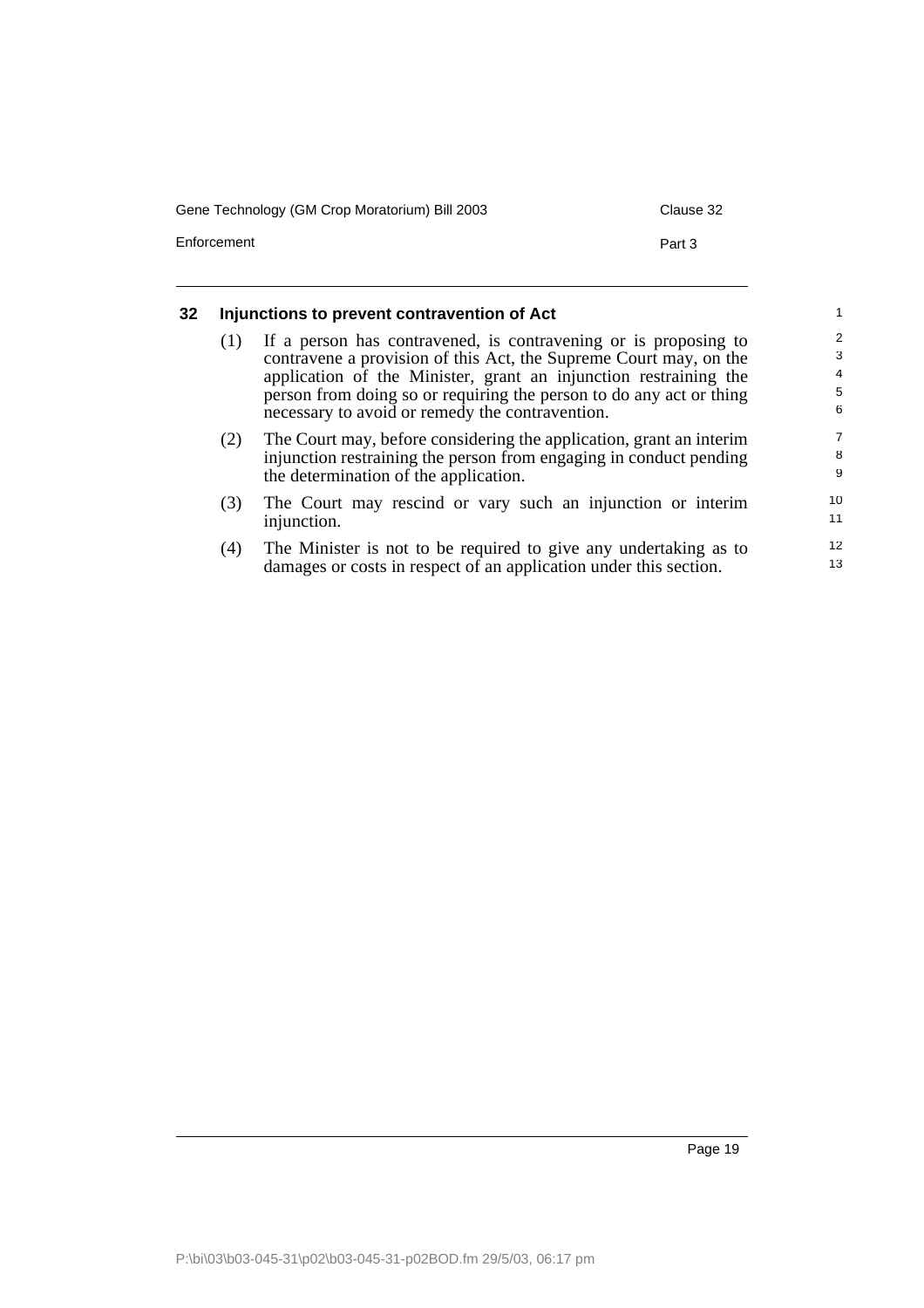Part 4 Miscellaneous

<span id="page-23-0"></span>

### <span id="page-23-1"></span>**33 No compensation payable** (1) Compensation is not payable by or on behalf of the Crown in

- relation to anything that is authorised by or under this Act.
- (2) In this section:

*compensation* includes damages or any other form of monetary compensation.

1

*the Crown* means the Crown within the meaning of the *Crown Proceedings Act 1988*, and includes an officer, employee or agent of the Crown.

#### <span id="page-23-2"></span>**34 Summary proceedings for offences**

- (1) Proceedings for an offence against this Act or the regulations may be dealt with:
	- (a) summarily before a Local Court, or
	- (b) summarily before the Supreme Court in its summary jurisdiction.
- (2) If proceedings are brought in a Local Court, the maximum monetary penalty that the Local Court may impose for the offence is 100 penalty units or such other amount as may be prescribed by the regulations, despite any higher maximum monetary penalty provided in respect of the offence.

#### <span id="page-23-3"></span>**35 Penalty notices for certain offences**

- (1) An authorised officer may serve a penalty notice on a person if it appears to the officer that the person has committed an offence under this Act or the regulations, being an offence prescribed by the regulations.
- (2) A penalty notice is a notice to the effect that, if the person served does not wish to have the matter dealt with by a court, the person may pay, within the time and to the person specified in the notice, the amount of penalty prescribed by the regulations for the offence if dealt with under this section.
- (3) A penalty notice may be served personally or by post.
- (4) If the amount of penalty prescribed for an alleged offence is paid under this section, no person is liable to any further proceedings for the alleged offence.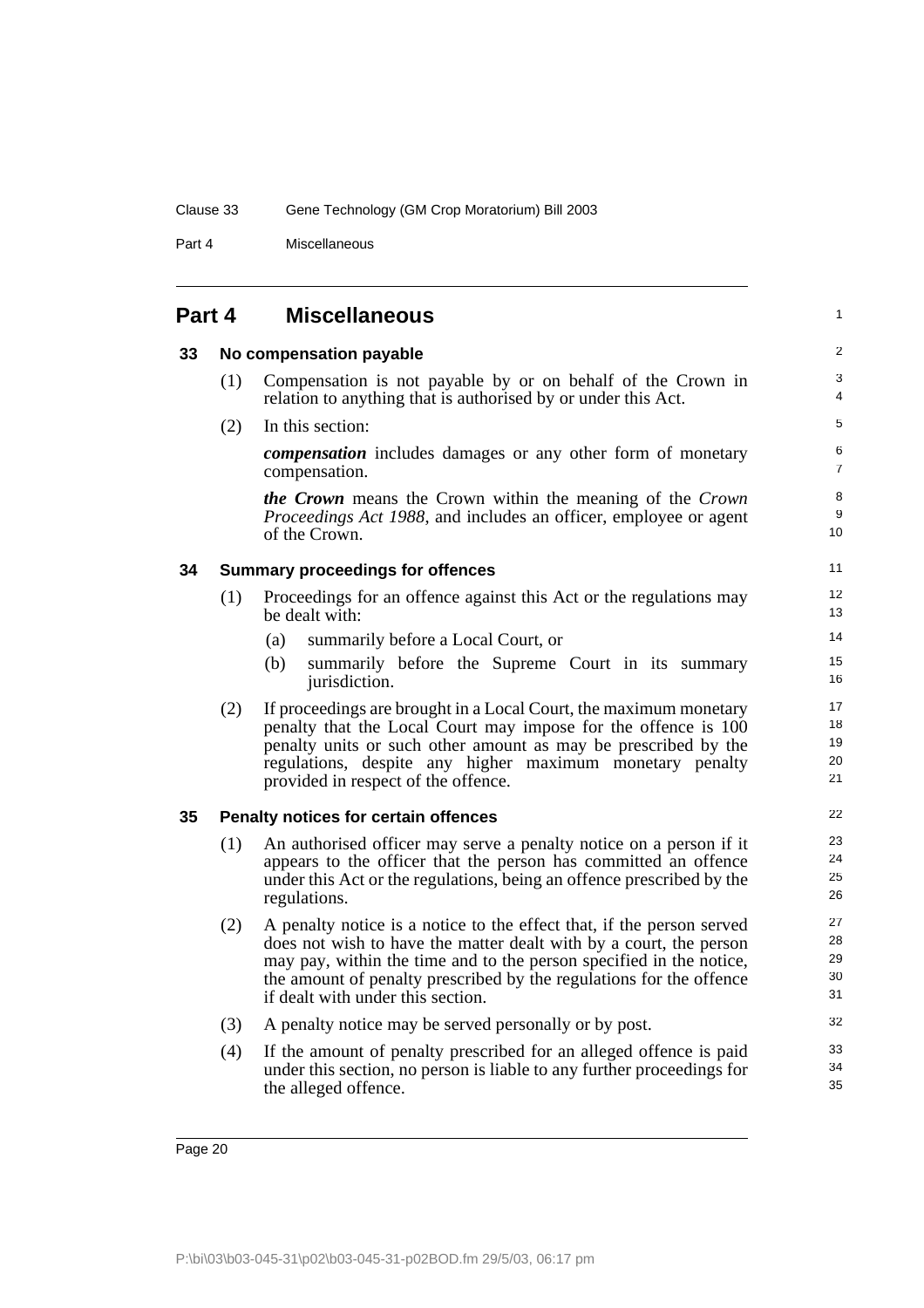Gene Technology (GM Crop Moratorium) Bill 2003 Clause 36 Miscellaneous **Part 4** 

<span id="page-24-1"></span><span id="page-24-0"></span>

|    | (5) | Payment under this section is not to be regarded as an admission of<br>liability for the purpose of, nor in any way as affecting or<br>prejudicing, any civil claim, action or proceedings arising out of the<br>same occurrence.                                                                           | 1<br>$\overline{c}$<br>3<br>4 |
|----|-----|-------------------------------------------------------------------------------------------------------------------------------------------------------------------------------------------------------------------------------------------------------------------------------------------------------------|-------------------------------|
|    | (6) | The regulations may:                                                                                                                                                                                                                                                                                        | 5                             |
|    |     | prescribe an offence for the purposes of this section by<br>(a)<br>specifying the offence or by referring to the provision creating<br>the offence, and                                                                                                                                                     | 6<br>$\overline{7}$<br>8      |
|    |     | prescribe the amount of penalty payable for the offence if<br>(b)<br>dealt with under this section, and                                                                                                                                                                                                     | 9<br>10                       |
|    |     | prescribe different amounts of penalties for different offences<br>(c)<br>or classes of offences.                                                                                                                                                                                                           | 11<br>12                      |
|    | (7) | The amount of a penalty prescribed under this section for an offence<br>must not exceed the maximum amount of penalty that could be<br>imposed for the offence by a court.                                                                                                                                  | 13<br>14<br>15                |
|    | (8) | This section does not limit the operation of any other provision of,<br>or made under, this or any other Act relating to proceedings which<br>may be taken in respect of offences.                                                                                                                          | 16<br>17<br>18                |
|    | (9) | In this section:                                                                                                                                                                                                                                                                                            | 19                            |
|    |     | <i>authorised officer means:</i>                                                                                                                                                                                                                                                                            | 20                            |
|    |     | (a)<br>an inspector, or                                                                                                                                                                                                                                                                                     | 21                            |
|    |     | (b)<br>a person declared by the regulations to be an authorised<br>officer for the purposes of this section.                                                                                                                                                                                                | 22<br>23                      |
| 36 |     | Onus of proof concerning reasonable excuse                                                                                                                                                                                                                                                                  | 24                            |
|    |     | In any proceedings for an offence against a provision of this Act or                                                                                                                                                                                                                                        | 25                            |
|    |     | the regulations, the onus of proving that a person had a reasonable<br>excuse (as referred to in the provision) lies with the defendant.                                                                                                                                                                    | 26<br>27                      |
| 37 |     | <b>Offences by corporations</b>                                                                                                                                                                                                                                                                             | 28                            |
|    | (1) | If a corporation contravenes, whether by act or omission, any<br>provision of this Act or the regulations, each executive officer of the<br>corporation is taken to have contravened the same provision if the<br>person knowingly authorised or permitted the act or omission<br>constituting the offence. | 29<br>30<br>31<br>32<br>33    |
|    | (2) | A person may be proceeded against and convicted under a provision<br>pursuant to subsection $(1)$ whether or not the corporation has been<br>proceeded against or been convicted under that provision.                                                                                                      | 34<br>35<br>36                |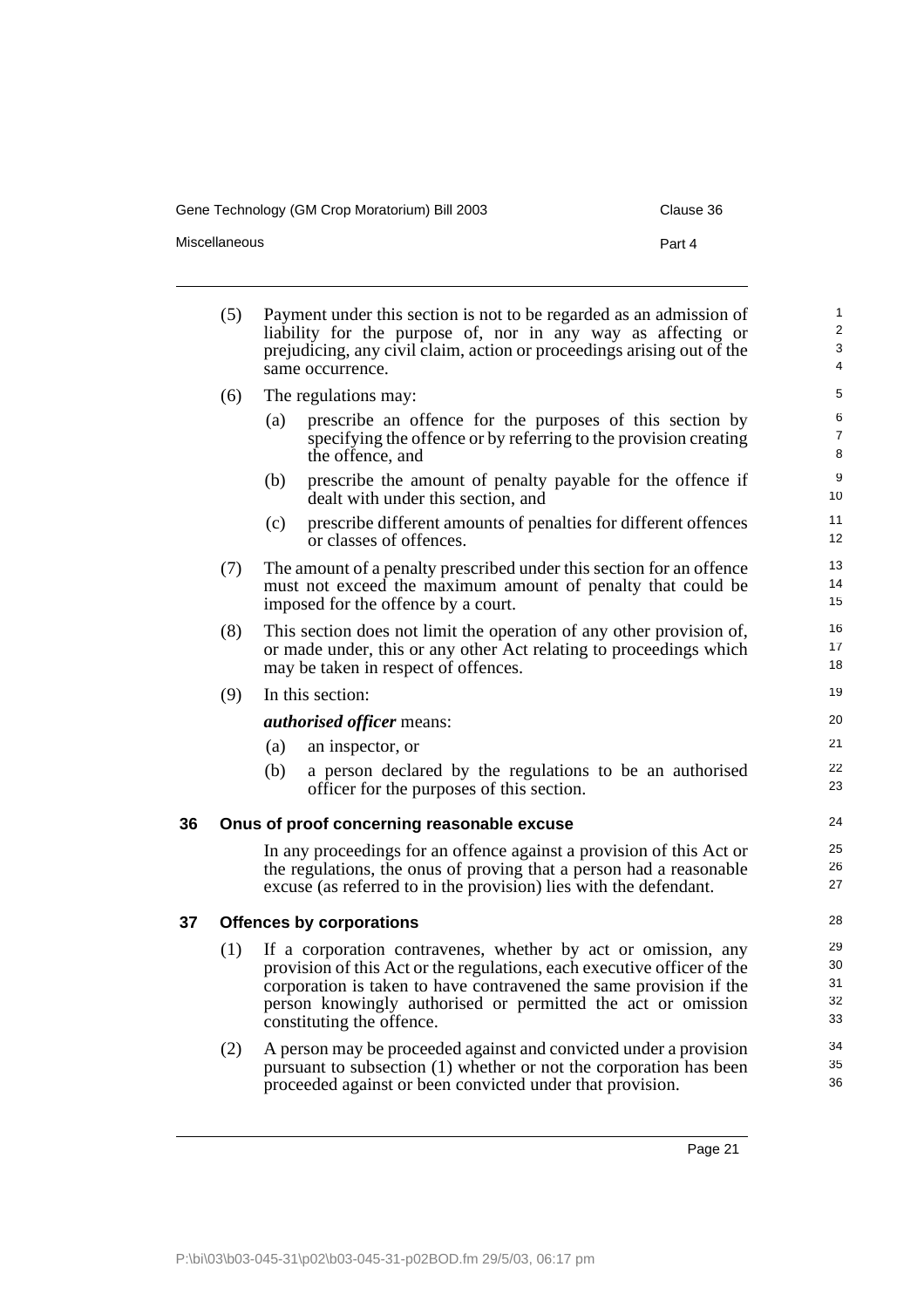## Clause 38 Gene Technology (GM Crop Moratorium) Bill 2003 Part 4 Miscellaneous

<span id="page-25-4"></span><span id="page-25-3"></span><span id="page-25-2"></span><span id="page-25-1"></span><span id="page-25-0"></span>

|    | (3) |                                                  | Nothing in subsection (1) prejudices or affects any liability imposed<br>by a provision of this Act or the regulations on any corporation by |
|----|-----|--------------------------------------------------|----------------------------------------------------------------------------------------------------------------------------------------------|
|    |     |                                                  | which an offence against the provision is actually committed.                                                                                |
| 38 |     | <b>Delegation</b>                                |                                                                                                                                              |
|    | (1) |                                                  | The Minister may delegate to the Director-General, or to an                                                                                  |
|    |     |                                                  | authorised person, the exercise of any of the Minister's powers<br>under this Act or the regulations, other than the power to make an        |
|    |     |                                                  | order under Division 1 of Part 2, the power to give a direction or                                                                           |
|    |     |                                                  | authorisation under section 14 and this power of delegation.                                                                                 |
|    | (2) | exercise of:                                     | The Director-General may delegate to an authorised person the                                                                                |
|    |     | (a)<br>Minister, or                              | any of the functions delegated to the Director-General by the                                                                                |
|    |     | (b)                                              | any of the other functions of the Director-General under this<br>Act or the regulations, other than this power of delegation.                |
|    | (3) | In this section, <i>authorised person</i> means: |                                                                                                                                              |
|    |     | (a)                                              | a member of staff of the Department, or                                                                                                      |
|    |     | (b)                                              | any person of a class prescribed by the regulations.                                                                                         |
|    |     | <b>Describing plants</b>                         |                                                                                                                                              |
|    |     |                                                  | For the purposes of this Act, a plant may be described by its<br>scientific name, its common name or in any other way.                       |
| 40 |     | Savings, transitional and other provisions       |                                                                                                                                              |
|    |     | Schedule 1 has effect.                           |                                                                                                                                              |
| 41 |     | <b>Amendment of Acts</b>                         |                                                                                                                                              |
|    |     | Schedule.                                        | The Acts specified in Schedule 2 are amended as set out in that                                                                              |
| 42 |     | <b>Regulations</b>                               |                                                                                                                                              |
|    | (1) |                                                  | The Governor may make regulations, not inconsistent with this Act,                                                                           |
|    |     |                                                  | for or with respect to any matter that by this Act is required or<br>permitted to be prescribed or that is necessary or convenient to be     |
|    |     |                                                  | prescribed for carrying out or giving effect to this Act.                                                                                    |
|    | (2) | exceeding 100 penalty units.                     | The regulations may create offences punishable by a penalty not                                                                              |

1 2 3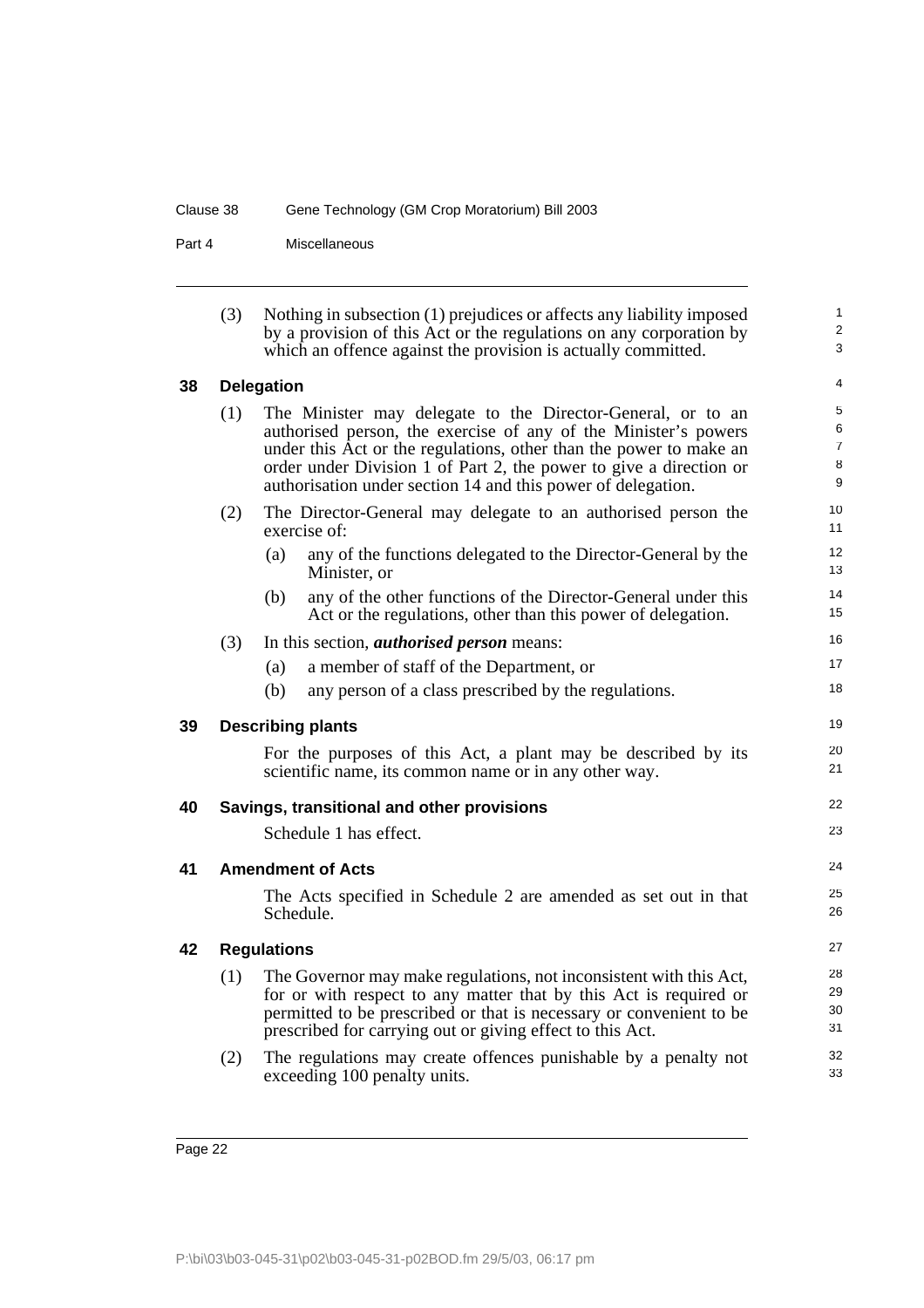| Gene Technology (GM Crop Moratorium) Bill 2003 | Clause 43 |
|------------------------------------------------|-----------|
| Miscellaneous                                  | Part 4    |
|                                                |           |

### <span id="page-26-0"></span>**43 Expiry of Act**

This Act expires on 3 March 2006.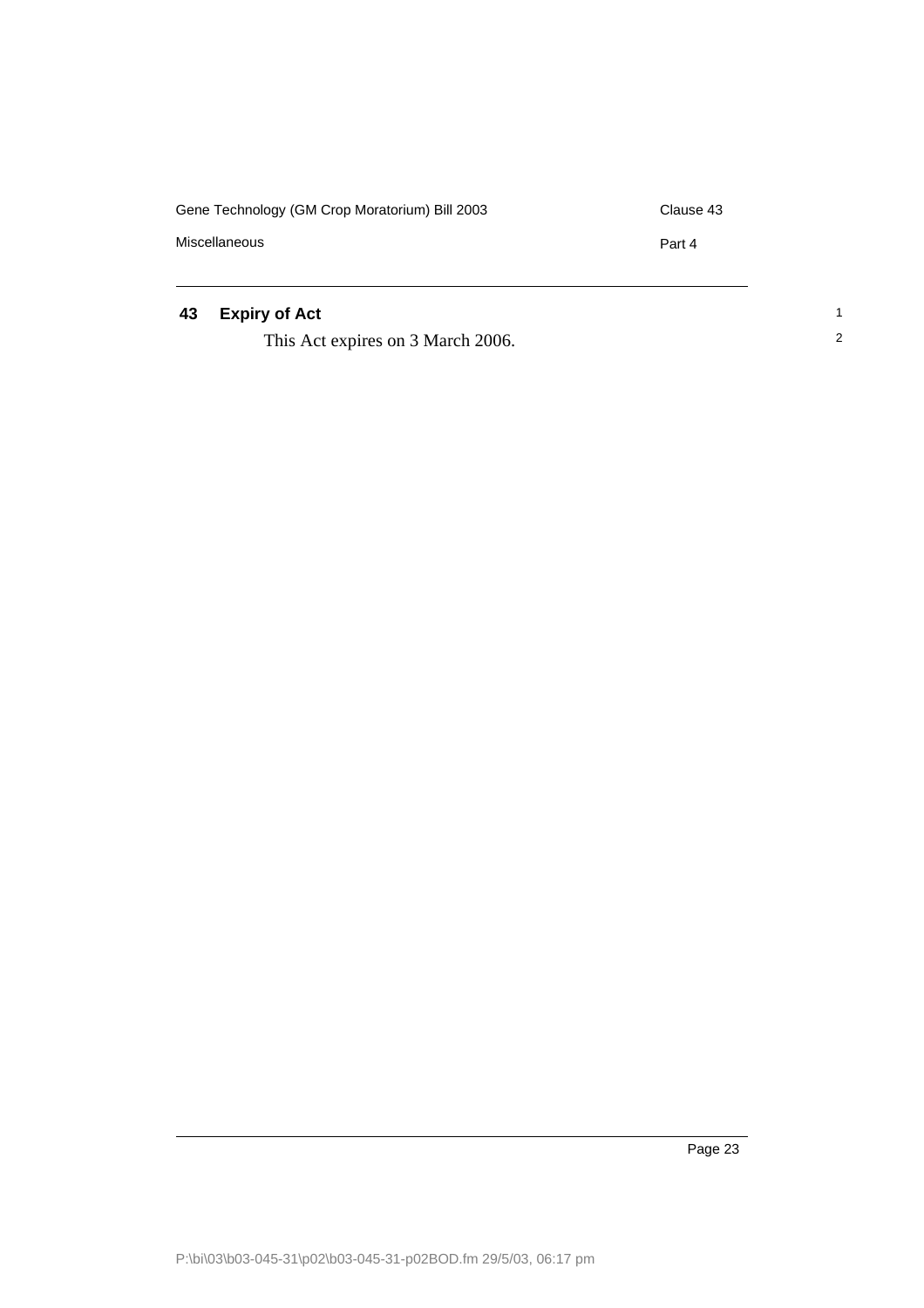Schedule 1 Savings, transitional and other provisions

## **Schedule 1 Savings, transitional and other provisions**

(Section 40)

| <b>Part 1</b> |     |                    | <b>General</b>                                                                                                                                                                                                                                                                                              | 3                                        |
|---------------|-----|--------------------|-------------------------------------------------------------------------------------------------------------------------------------------------------------------------------------------------------------------------------------------------------------------------------------------------------------|------------------------------------------|
| 1             |     | <b>Regulations</b> |                                                                                                                                                                                                                                                                                                             |                                          |
|               | (1) |                    | The regulations may contain provisions of a savings or transitional<br>nature consequent on the enactment of the following Acts:                                                                                                                                                                            | 5<br>6                                   |
|               |     | this Act           |                                                                                                                                                                                                                                                                                                             | $\overline{7}$                           |
|               | (2) |                    | Any such provision may, if the regulations so provide, take effect<br>from the date of assent to the Act concerned or a later date.                                                                                                                                                                         | 8<br>$\boldsymbol{9}$                    |
|               | (3) |                    | To the extent to which any such provision takes effect from a date<br>that is earlier than the date of its publication in the Gazette, the<br>provision does not operate so as:                                                                                                                             | 10 <sup>1</sup><br>11<br>12 <sup>°</sup> |
|               |     | (a)                | to affect, in a manner prejudicial to any person (other than the<br>State or an authority of the State), the rights of that person<br>existing before the date of its publication, or                                                                                                                       | 13<br>14<br>15                           |
|               |     | (b)                | to impose liabilities on any person (other than the State or an<br>authority of the State) in respect of anything done or omitted<br>to be done before the date of its publication.                                                                                                                         | 16<br>17<br>18                           |
| <b>Part 2</b> |     |                    | Provisions consequent on the enactment of<br>this Act                                                                                                                                                                                                                                                       | 19<br>20                                 |
| $\mathbf{2}$  |     |                    | Matter occurring before moratorium order made                                                                                                                                                                                                                                                               | 21                                       |
|               |     |                    | A moratorium order extends to plants that were planted before the<br>making of the order, including plants that were planted before the<br>date of assent to this Act, however, an act or omission occurring<br>before the making of the order does not constitute an offence in<br>relation to that order. | 22<br>23<br>24<br>25<br>26               |
|               |     |                    |                                                                                                                                                                                                                                                                                                             |                                          |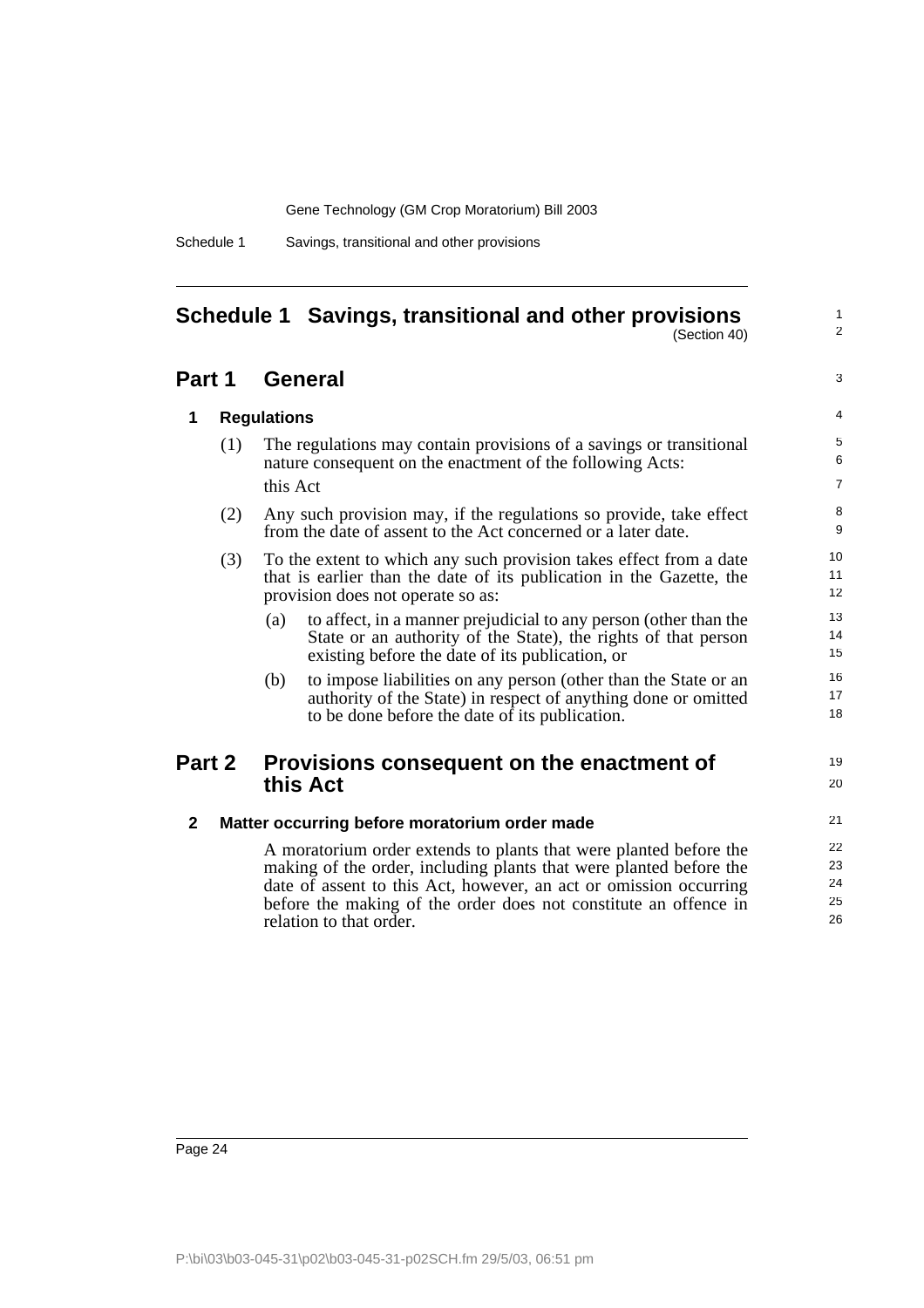Amendment of Acts Schedule 2

 $\bar{z}$ 

 $\bar{\mathcal{L}}$ 

<span id="page-28-0"></span>

|       | <b>Schedule 2 Amendment of Acts</b><br>(Section 41)                                                                        | $\mathbf{1}$<br>$\overline{2}$ |  |  |  |
|-------|----------------------------------------------------------------------------------------------------------------------------|--------------------------------|--|--|--|
| 2.1   | <b>Gene Technology (GM Crop Moratorium) Act 2003</b>                                                                       | 3                              |  |  |  |
| $[1]$ | Section 24 Provisions relating to exercise of powers                                                                       | $\overline{4}$                 |  |  |  |
|       | Omit "Search Warrants Act 1985" from section 24 (3).                                                                       | 5                              |  |  |  |
|       | Insert instead "Law Enforcement (Powers and Responsibilities) Act<br>2002".                                                | 6<br>$\overline{7}$            |  |  |  |
| [2]   | <b>Section 29 Search warrants</b>                                                                                          | 8                              |  |  |  |
|       | Omit "authorised justice" wherever occurring from section 29 (1) and (2).                                                  | 9                              |  |  |  |
|       | Insert instead "authorised officer".                                                                                       | 10                             |  |  |  |
| $[3]$ | <b>Section 29 (3)</b>                                                                                                      | 11                             |  |  |  |
|       | Omit "Part 3 of the Search Warrants Act 1985".                                                                             |                                |  |  |  |
|       | Insert instead "Division 4 of Part 5 of the Law Enforcement (Powers and<br>Responsibilities) Act 2002".                    |                                |  |  |  |
| [4]   | <b>Section 29 (4)</b>                                                                                                      |                                |  |  |  |
|       | Omit the subsection. Insert instead:                                                                                       | 16                             |  |  |  |
|       | (4)<br>In this section:                                                                                                    | 17                             |  |  |  |
|       | <i>authorised officer</i> has the same meaning as it has in the Law<br>Enforcement (Powers and Responsibilities) Act 2002. | 18<br>19                       |  |  |  |
| 2.2   | <b>Fines Act 1996 No 99</b>                                                                                                | 20                             |  |  |  |
|       | Schedule 1 Statutory provisions under which penalty notices<br>issued                                                      |                                |  |  |  |
|       | Insert in alphabetical order:                                                                                              | 23                             |  |  |  |
|       | Gene Technology (GM Crop Moratorium) Act 2003, section<br>35                                                               | 24<br>25                       |  |  |  |